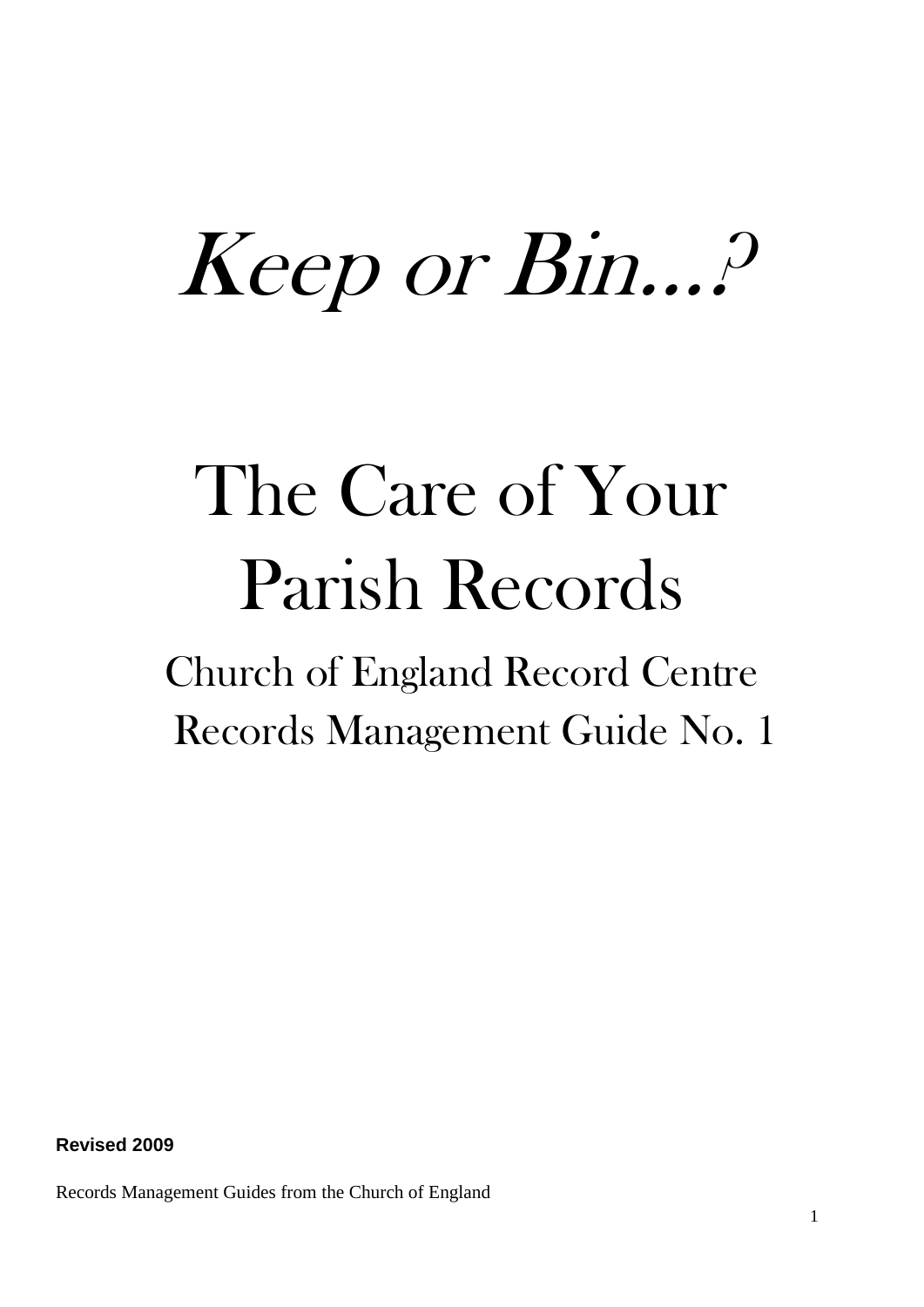#### **Contents**

| 1              |     |  |
|----------------|-----|--|
| $\overline{2}$ |     |  |
| 3              |     |  |
|                | 3.1 |  |
|                | 3.2 |  |
|                | (a) |  |
|                | (b) |  |
|                | (c) |  |
|                | (d) |  |
|                | (e) |  |
|                | (f) |  |
|                | (g) |  |
|                | (h) |  |
|                | (i) |  |
|                | (j) |  |
| $\overline{4}$ |     |  |
|                | 4.1 |  |
|                |     |  |
|                | 4.2 |  |
|                | 4.3 |  |
| 5              |     |  |
| 6              |     |  |
| 7              |     |  |
|                | 7.1 |  |
|                | 7.2 |  |
|                | 7.3 |  |
|                | 7.4 |  |
|                | 7.5 |  |
|                | 7.6 |  |
|                | 7.7 |  |
|                | 7.8 |  |
|                | 7.9 |  |
| 8              |     |  |
| 9              |     |  |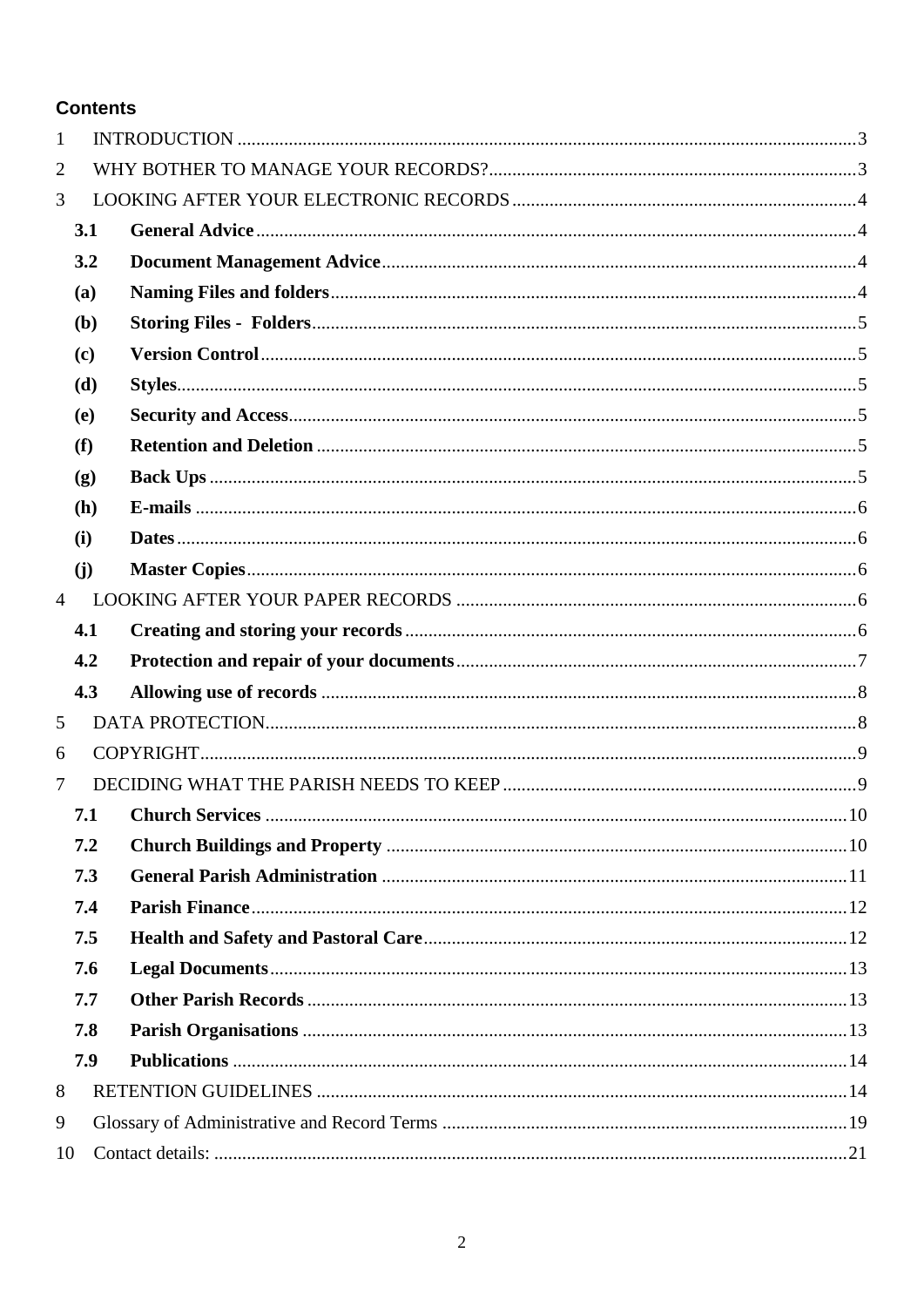## <span id="page-2-0"></span>**1 INTRODUCTION**

Since 1978 with the passing of the Parochial Registers and Records Measure, the long-term care of parish registers and other important parochial archives has been covered by law. The 1978 Measure was brought up to date by the Church of England (Miscellaneous Provisions) Measure 1992, which came into force on 1st January 1993. A Guide to the Parochial Registers and Records Measure has been published<sup>1</sup>.

This revision of the 2006 Guide is intended to provide some brief, practical notes to be used by the various parish officers who find themselves involved in managing records on behalf of the parish. The information in this leaflet has been taken from a number of sources including the Advisory Group of the Church of England Record Centre, the Council for the Care of Churches, Cheshire Record Office, Kent Archive and Local History Service, the Legal Office of the National Church Institutions. The National Archives and the Society of Archivists.

It is to the Diocesan Record Office (The DRO), that parishes should look for advice and guidance on the care of record material, ancient or modern.

Further copies of these guidelines can be downloaded from our website, or a paper copy is available from the Church of England Record Centre and details of our website and postal address can be found in Section 11 at the end of this guide.

## <span id="page-2-1"></span>**2 WHY BOTHER TO MANAGE YOUR RECORDS?**

There are a number of reasons why parishes need to manage their records properly. Without proper organisation the sheer volume of records (whether stored in paper or electronic format) can easily become overwhelming. Many areas of parish activity are subject to external regulation; for example in areas of child protection, finance, and the preservation and maintenance of our historic buildings; which makes it essential to maintain proper records. Good record keeping, particularly in these areas, demonstrates the Church's wider accountability to Society in relation to its activities and reflect the true complexity and diversity of the Church's activities.

The Church also has theological reasons for managing its records as a testimony of its various activities as part of its continuing witness to Christians, those of other faiths and those of none.

The main purpose of managing your records is to ensure that: "the right information is with the right people at the right time."<sup>2</sup>

If you have too many records then the important information can get buried; but if you can't find the information when you need it there is little point in keeping it in the first place. On the other hand, if records are destroyed before they need to be, then the parish may not have the information which is required to deal with issues that arise.

Managing the records detailed in the Parochial Registers and Records Measure 1978 is straightforward. These guidelines are designed to help parish officers to distinguish between the different kinds of records and decide how long and where they need to be kept.

<u>.</u>

 $1$  Guide to the Parochial Registers and Records Measure 1978 (as amended at 1st January 1993). With practical suggestions for custodians and users. Church House Publishing, Great Smith Street, London SW1P 3BN. ISBN 0 7151 3747 6.

 $2$  Definition of records management by the Records Management Society of Great Britain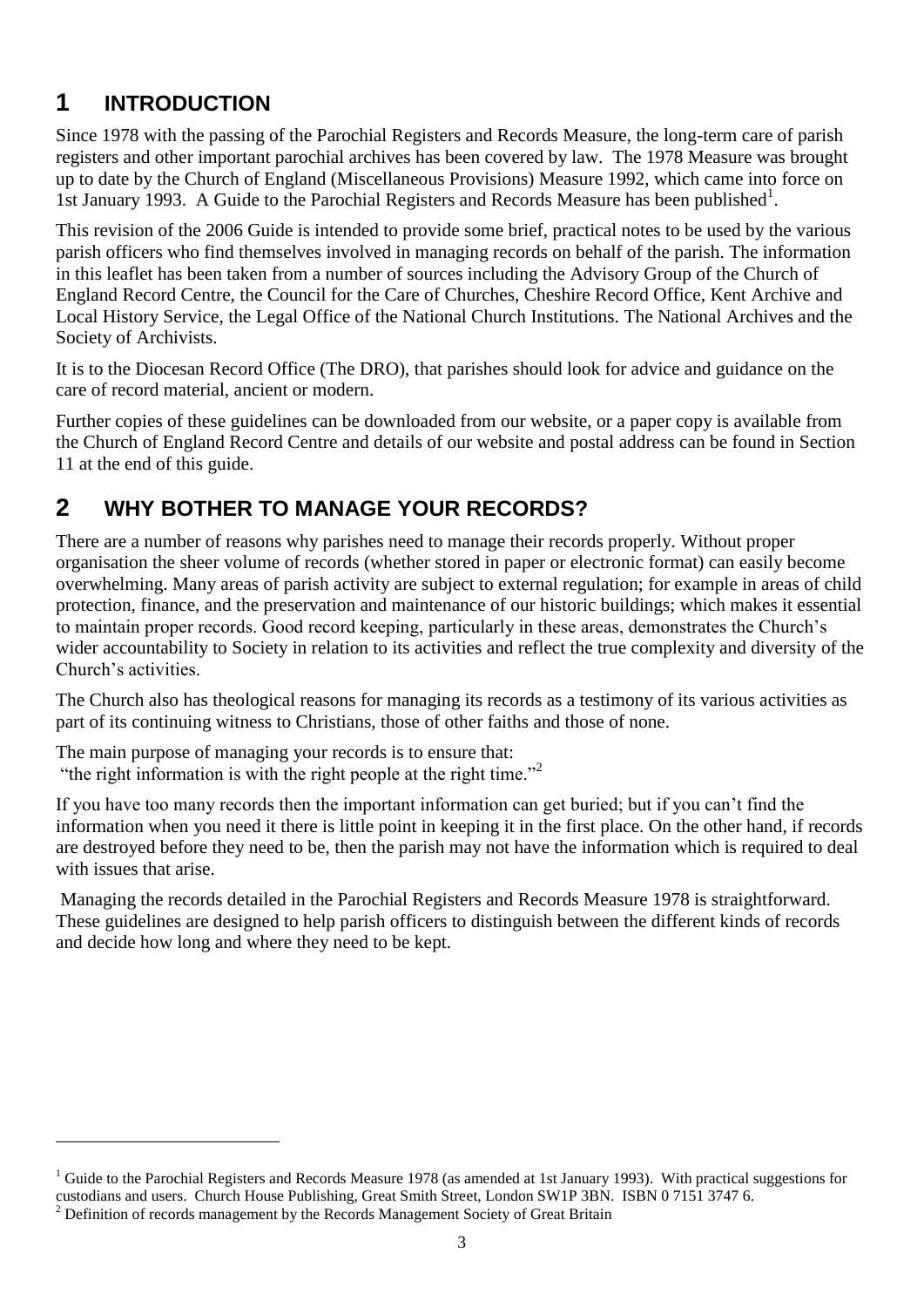## <span id="page-3-0"></span>**3 LOOKING AFTER YOUR ELECTRONIC RECORDS**

#### <span id="page-3-1"></span>**3.1 General Advice**

Whilst information technology has made parish administration much easier electronic records need to be subject to the same rules of management particularly in regard to retention and destruction as traditional paper records.

It is recommended that parishes routinely tackle the preservation of electronic records which are of permanent historical value. It is not recommended to store such records on magnetic media but only in hard copy format in the absence of a supported electronic archive or document management system. Magnetic media can be corrupted and it is better to capture the permanent copy early on in the life of the document (it is recommended that this is done as soon as the final document has been completed).

Even records stored on CD/R or DVD media can be subject to corruption although this is a better option than many.

It is recommended that all IT systems which are used to create and maintain electronic documents in the course of parish administration are backed up on a regular basis. The back ups should be stored securely away from the location of the machine or system on which they were created, ideally in another building or at the least, in a different room in the same building.

All applications should have appropriate virus checking software, especially if documents are transferred between a number of computers.

It is also advisable for parishes to ensure that compatibility of existing data is addressed when buying and installing new computer systems. Otherwise significant re-keying or loss of data may occur.

Many parishes now maintain web sites. If the technical expertise is available it is of value to take a snapshot of the parish web site twice or three times a year (depending on how frequently the web site is updated). All master documents made available via the web site should be captured in hard copy format in the same way as other records stored on magnetic media.

#### <span id="page-3-3"></span><span id="page-3-2"></span>**3.2 Document Management Advice (a) Naming Files and folders**

All documents (e.g. a report or spreadsheet or powerpoint presentation) in Microsoft Office are called "files" and are stored in "folders". You should have a file plan - a documented arrangement of all your folders. You can give names to files and folders and the combination of file and folder name should clearly indicate the subject content. For example:

Minutes - name of the group or committee and meeting date in a recommended format (yyyymm or yyyymmdd) e.g. "PCC Minutes 200708.doc" or "Fabric Committee, Minutes 200805.doc"rather than "May.doc". Having year then month in number format in the file title means any file list on screen will be in a helpful and logical order. Store minutes in appropriately named folders e.g. PCC Minutes 2007 or Fabric Committee Minutes 2008.

Reports – name of the report, date and version number if applicable e.g. "Fabric Committee Minutes 2007 doc v1"

Filenames – add the filename and filepath to the footer of every document you create once it has been saved, to enable anyone with a paper copy to identify what it is and where the electronic copy can be found.

Folders should carry a readily identifiable name that indicates their purpose. The default should always be to put documents into global or shared folders and have a clear policy on folder names.

Consider:

- Is there a recognised term for the subject? Use this for preference.
- Is the term likely to be recognised in the future? Try not to use current buzz words which may have passed out of use in the future when the folders have not.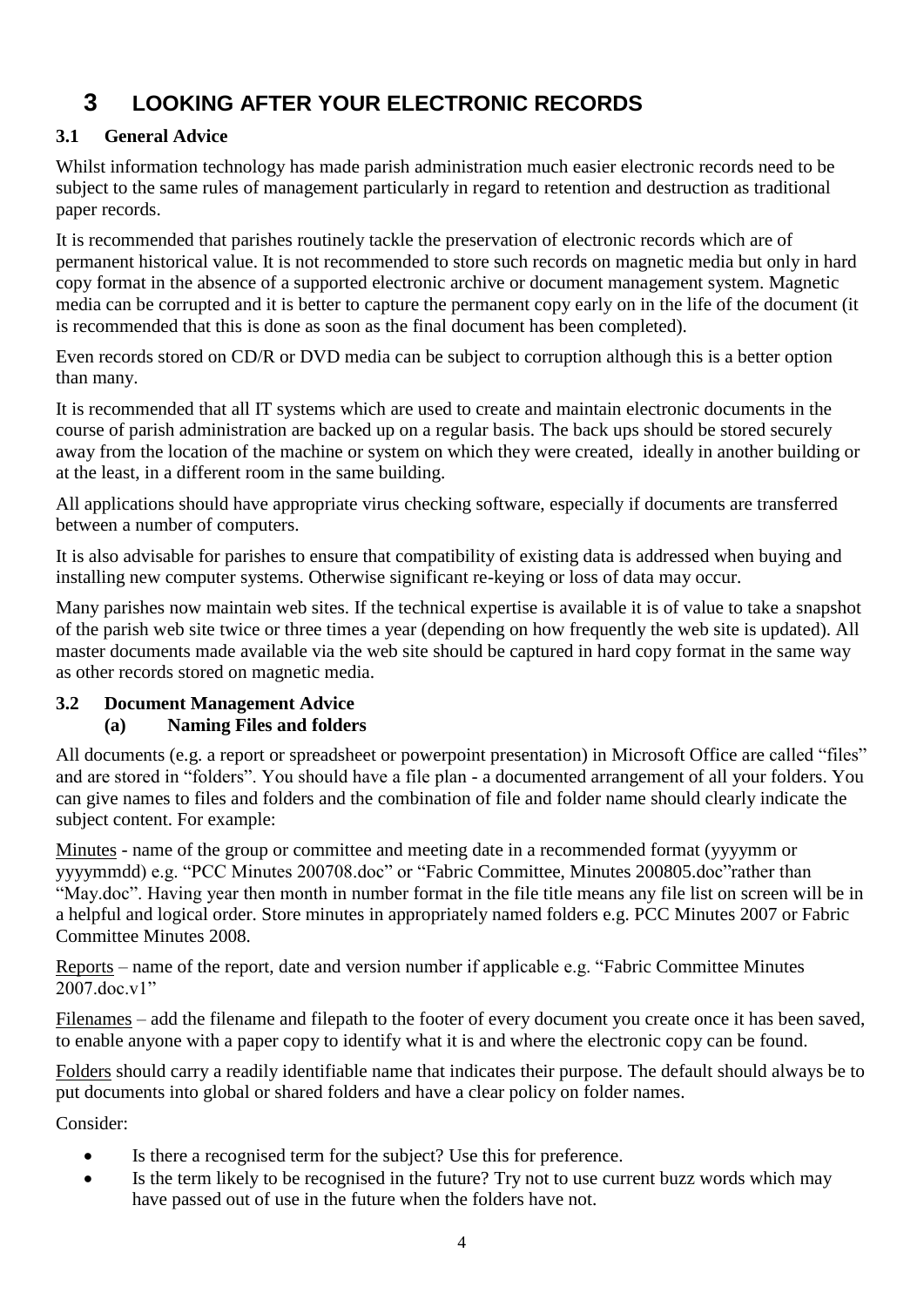- Try not to use abbreviations unless they are very obvious.
- Can a complete newcomer understand the subject from the folder name and find the information quickly using the folder name?

#### **(b) Storing Files - Folders**

<span id="page-4-0"></span>Within shared drives create individual folders for each activity or function. If there are lots of files in a folder it can be hard to find specific information. Use additional folders to structure this as a hierarchy – general activities first, then more specific folders and files as you move down the hierarchy. If you already have a paper filing structure that people are familiar with then look at replicating that for your shared folders rather than trying to create something new. Put yourself in the shoes of someone trying to find a document in the future who is not familiar with the files: what folder and file titles will make it easiest for them to find the right document or file?

#### **(c) Version Control**

<span id="page-4-1"></span>Where a document goes through a number of changes and earlier copies are kept, it is essential that version control be applied. This can be of two types.

- Version 0.1, 0.2 where small changes are being made to an existing document.
- Version 2, Version 3 Final where a major revision is made and a new revised version will replace an earlier version.

Doing this will make it easier to track changes as a document develops. The version information should appear in the file name and on the front page of the document (e.g. Mission Policy – Version 3 Final – 2006). Consider whether you want to retain or delete earlier versions. If a version represents a significant change in policy, thought or expression from its predecessor, and vice versa it should be retained.

#### **(d) Templates and Styles**

<span id="page-4-2"></span>If you often have to produce the same type of documents it makes sense to have standard templates that new versions can be copied from - this saves time formatting documents and helps consistency. Structuring documents using Word styles also makes it easy to format documents and maintain consistency throughout them, particularly standard ones such as letters, reports, minutes etc.

#### **(e) Security and Access**

<span id="page-4-3"></span>The greatest risk to your records is misplacement, loss and unauthorised access. Consequently it is vital that you properly control access to and use of your records. In an office or on shared computers store documents on shared drives so that they can be readily accessed by colleagues – better one copy in a shared drive than several all in personal drives or folders. Where necessary, access to shared folders can be limited to those who have a need to access the contents. This can be done on a folder by folder basis. Alternatively an individual document can be password protected; though if you forget the password, recovering the contents may be extremely difficult.

#### **(f) Retention and Deletion**

<span id="page-4-4"></span>Shared folders just like filing cabinets – they take up space and cost money. The difference is that you cannot see the space – but you still need to clear them out and weed them in exactly the same way you would a filing cabinet. You need to have a clear policy on what you keep and for how long. For specific guidance about the retention or disposal of records not included in this guide and in the absence of a diocesan policy, please contact the Record Centre for further advice, Tel. 020 7898 1030 or e-mail: [archives@churchofengland.org.](file://oak/archives/Common/4%20RM%20Advice%20and%20Strategic%20Projects/Wider%20Church%20-%20RM%20guidance/Guides%20issued/Care%20of%20Diocesan%20Records/archives@churchofengland.org)

#### **(g) Back Ups**

<span id="page-4-5"></span>It is essential to make regular back ups of files on you computer. One way of doing this is to buy an external hard drive - these are now cheap (well under £100), reliable and easy to use. Many broadband and email providers now also offer free or cheap online storage of documents including back ups. Avoid saving only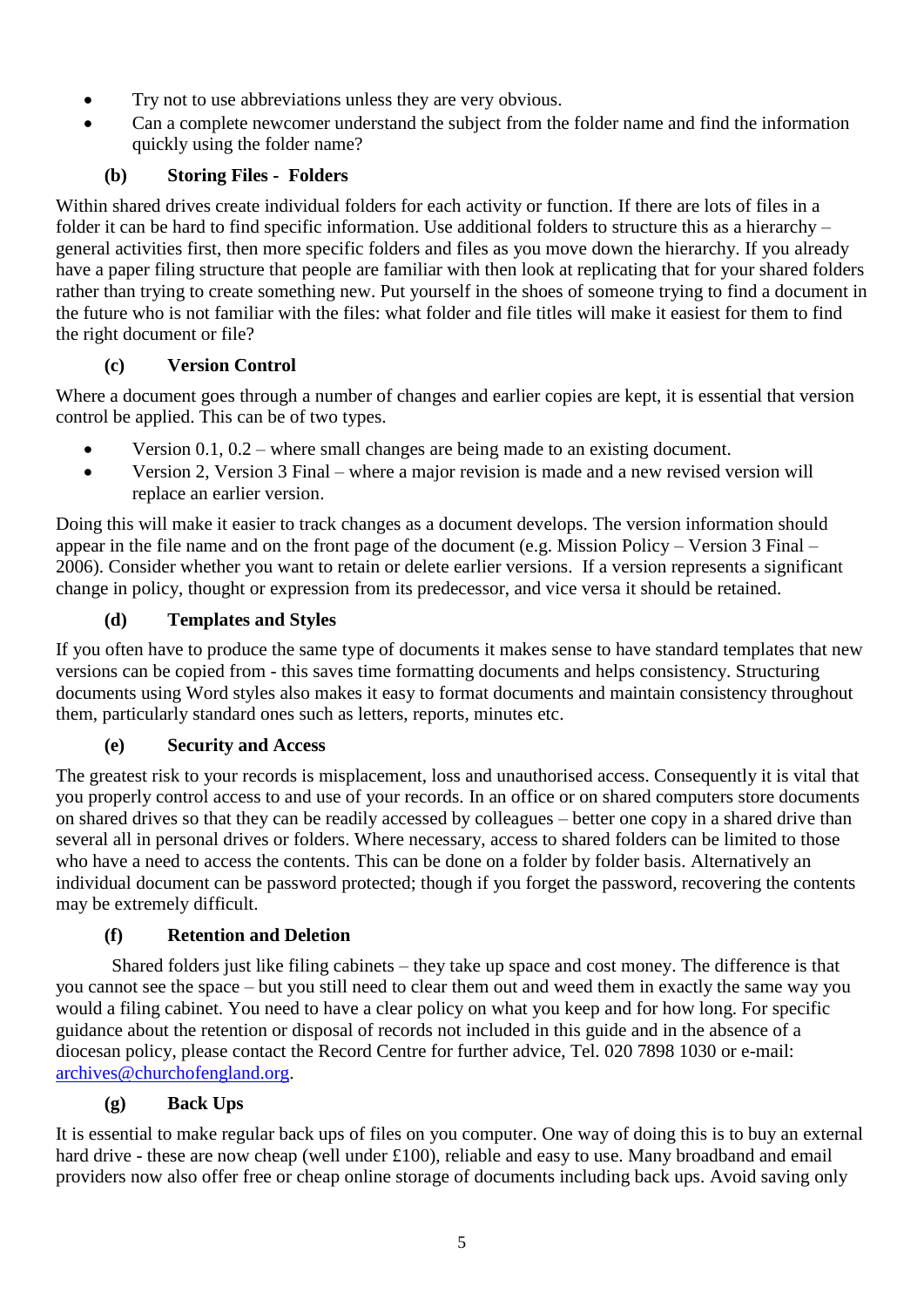onto memory sticks or flash drives – it isn't safe or secure! Obviously this will sometimes be unavoidable – so do transfer files to a computer soon as possible.

#### **(h) E-mails**

<span id="page-5-0"></span>Naming email – always use the "subject" box to give a proper title to the email that describes what it is about. Limit each email exchange to one clear subject wherever possible – do not reply to a previous email to start a new topic, instead start a new email with its own clear subject heading - it makes it easier to find them later.

Saving email – Parish related e-mails you need to keep as part of the corporate information of the parish should be treated in the same way as any other electronic or paper record and stored in a way that provides security and access to those who need it.

Saving emails can be done in two ways –

a) within Outlook as a "live" email. While this retains the flexibility of access and use - you can forward it, reply etc., and can store emails in various sub-folders; the disadvantage is this will over time clog up your email inbox making it harder to manager the information. Email is also not a satisfactory means of long term storage of important information.

b) Outside of Outlook. Content of emails that need to be saved longer term can be stored outside the email system by saving the email in message file (use the "save as" option and choose "Outlook Message Format" in the save as type field) in a shared folder under the appropriate subject heading – this saves the email text as a document with the to/from/date details intact and allows it to be stored with related documents. The actual email can then be deleted. In a Microsoft Windows environment, such e-mails can be simply dragged from Outlook to the appropriate folder.

#### **(i) Dates**

<span id="page-5-1"></span>Always date documents. Do not use the "date" field option as it enters the current date and automatically updates every time the document is opened.

#### **(j) Master Copies**

<span id="page-5-2"></span>The master copy of any document or file should be kept by the creator or the main contributor to its creation. If several people hold copies of documents then decide who is the master copy owner – they are responsible for ensuring a complete set of records e.g. of a series of meetings, so that the parish has a full set and everyone else can dispose of theirs and not have to keep their own duplicate copies. This applies to paper as well as electronic records. For example the master copy of the PCC Minutes would be usually be held by the PCC Secretary.

## <span id="page-5-3"></span>**4 LOOKING AFTER YOUR PAPER RECORDS**

#### <span id="page-5-4"></span>**4.1 Creating and storing your records**

Taking trouble from the moment records are created is always important. It is useful to give some thought as to the length of time which a record will need to be retained. These guidelines together with the retention schedule in section 8 can be useful. If a record is likely to be retained permanently (for example, it is of historical or legal value) it may be appropriate to use an archival quality paper, to avoid the use of post-it notes on the text, to use brass paper clips or brass staples for securing papers, not to use self-adhesive tape to "mend" papers and not to use tippex on documents. All these precautions will extend the life of the record.

However, it would be an over-reaction (not to mention expensive) to apply these guidelines to routine financial information, for example, or general correspondence files which will be retained for much shorter periods of time.

#### **Good Practice**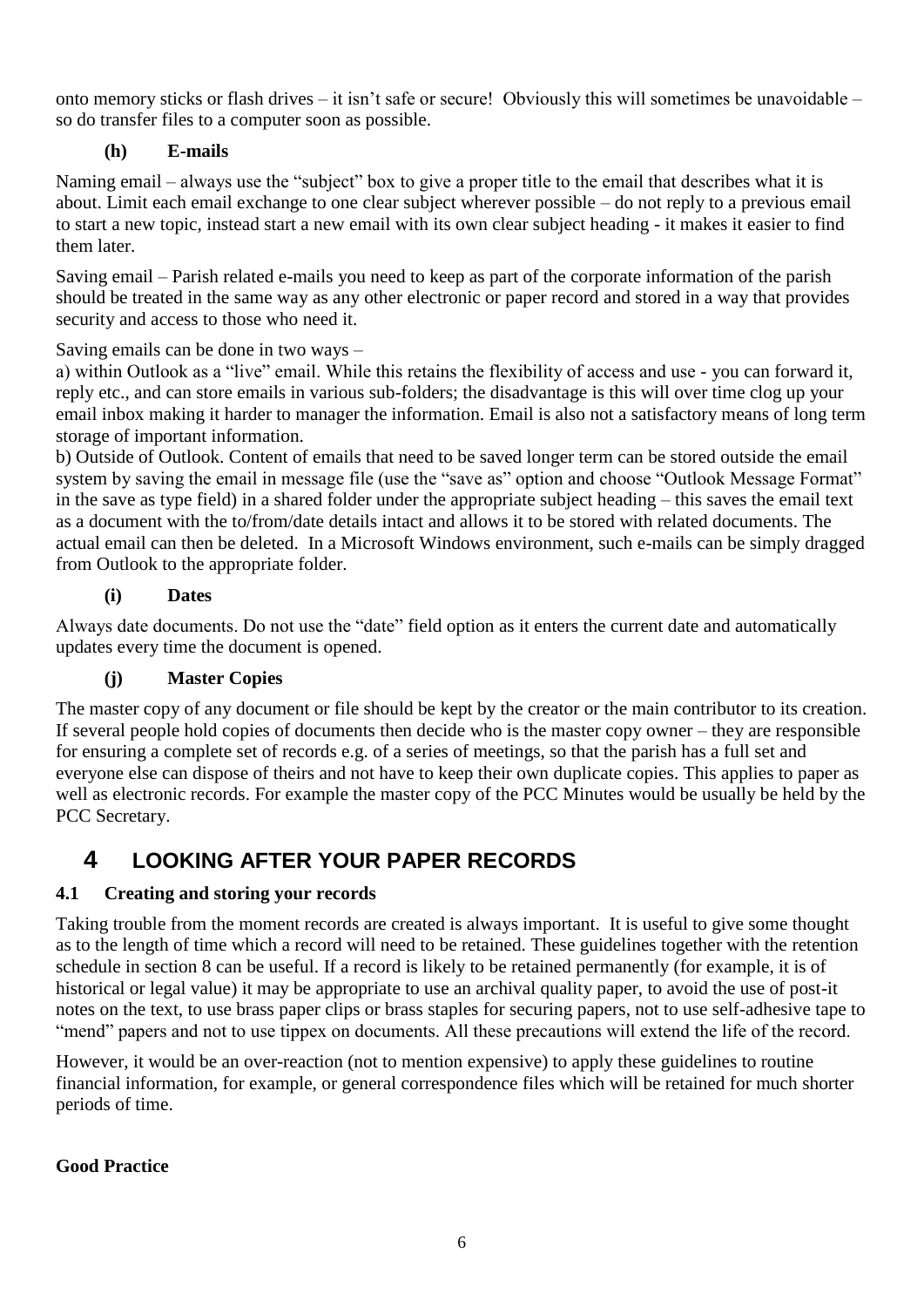Avoid using brown paper, envelopes or newspaper for wrapping up records. Coloured or recycled paper is not suitable for records which are likely to be retained as permanent archives, and good quality pen ink should be used in preference to pencil or ballpoint pen.

Avoid metals that can rust in all clips, pins, staples, tags and containers. Many metals corrode and cause damage to documents. Brass, plastic and other non-rusting paper clips can be obtained. When tying bundles use white tape rather than string, and string rather than rubber bands, which perish and damage paper. Wrap bundles in strong white paper before tying. Keep documents free from dust, grease and other foreign substances.

#### **Storage**

Registers and other vital documents should be stored in a safe which should be located in a secure, cool and dry place. Avoid basements and attics for this purpose as these are likely to suffer from dampness or high temperatures. However, the records should not be stored in the same place as stationery and general office supplies but in clearly designated areas from where they can be easily retrieved and which they can be safeguarded from fire, flood, theft or unauthorised access.

Make sure that documents are protected from immediate contact with metal, in cupboard walls, shelves, trays and the like. Make sure that the records are packed in boxes rather than plastic bags. Plastic bags prevent air circulation and can also give off gases harmful to paper.

Do not place documents at floor level or where leaking water pipes could cause damage. If the area is prone to floods, store well above the known highest flood level.

Check all electrical circuits have been tested during the last two years. Keep a carbon dioxide fire extinguisher nearby. Use a liquid fire extinguisher only in the last resort.

If you need advice about storing parish records or about the environmental conditions in which your records are currently stored please contact your local DRO.

As part of the business continuity planning it may be worth considering have a contract with a document salvage company for the recovery of records in the aftermath of a major incident such as a flood or fire.

Faxes on thermal image paper fade rapidly and the chemicals present in many fax papers cause discolouration in adjacent papers- these should be replaced if not on plain paper then with photocopies at the earliest opportunity.

Advice about appropriate conditions for the storage of records can be found on the University of Edinburgh Records Management Section website:

[http://www.recordsmanagement.ed.ac.uk/infostaff/rmstaff/recordstorage/recordstorageareas.htm.](http://www.recordsmanagement.ed.ac.uk/infostaff/rmstaff/recordstorage/recordstorageareas.htm)

#### <span id="page-6-0"></span>**4.2 Protection and repair of your documents**

Records face deterioration through the direct impact of fire and flood, but usually much more so from more indirect causes such as aging of their component materials and from inappropriate handling. This section sets out the steps you can take to protect your records and if necessary where you can seek advice and help.

If the documents are in a poor condition, or in case of damage by fire or flood, get in touch with the Diocesan Record Office (the "DRO") as soon as possible, where they will be able to offer advice and assistance. Protect damaged documents first with white blotting paper, and then place them within folders. Do not bring any abrasive material such as metal bulldog clips into immediate contact with a fragile document. Do not attempt to dry sodden documents. Store them in a plastic bag in a domestic freezer until advice is available from the DRO or document salvage company.

Do not attempt any type of repair. Repairs need to be carried out under the direction of those with professional expertise. Materials likely to be at hand, such as mass-produced gum or glue, and the transparent self-adhesive strips intended for packages and parcels, and also said to be suitable for repairing printed books, must not be used on any documents, for they themselves in time cause damage.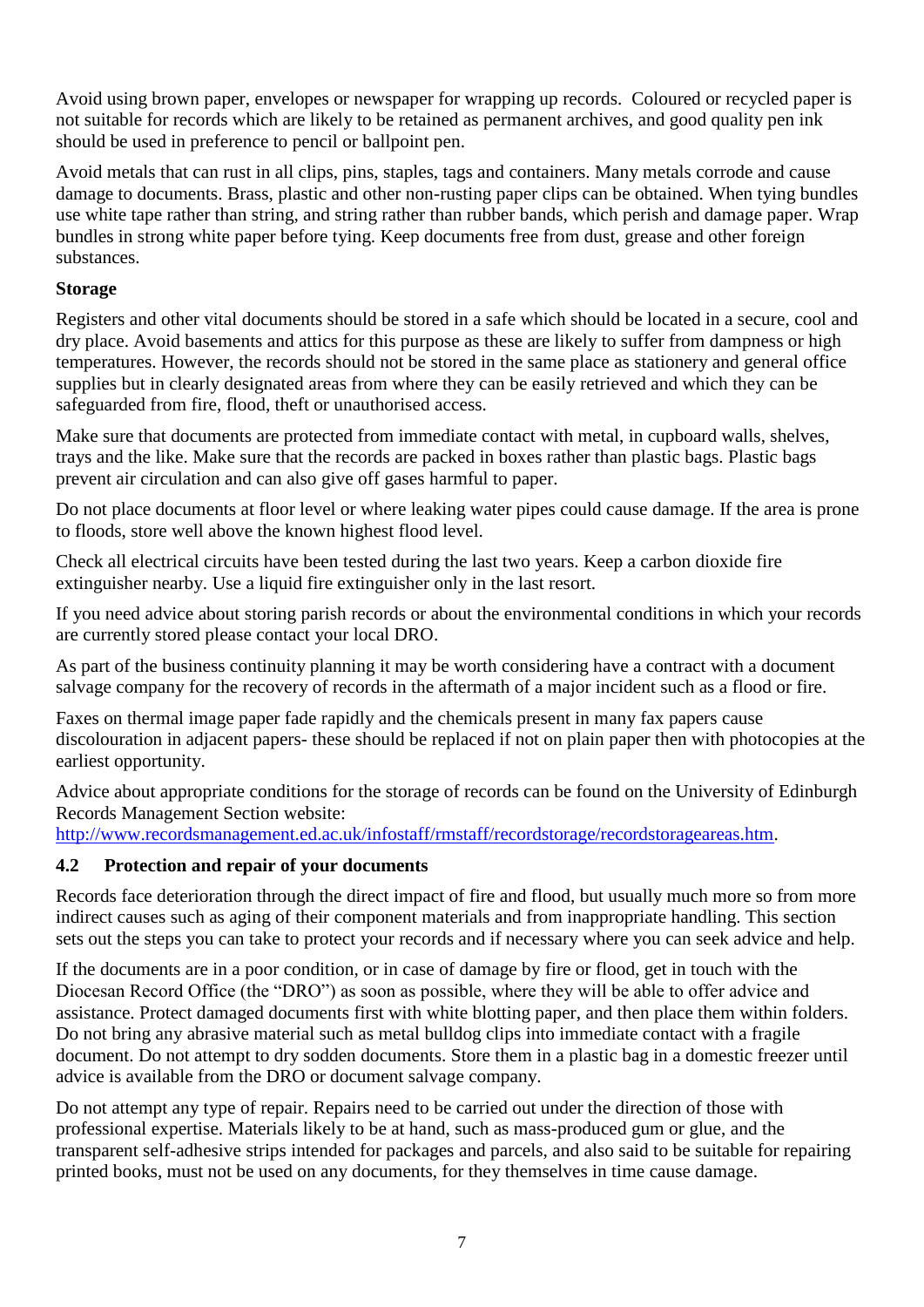If a document is damp and smells of mould, isolate it and place it in a natural current of cold dry air. Seek advice as soon as possible, as the mould may still be active. For general advice on conservation see the National Archives web site:<http://www.nationalarchives.gov.uk/preservation>

#### <span id="page-7-0"></span>**4.3 Allowing use of records**

To avoid blots and smudges which can obscure the original text, make sure that no-one who uses core records for research purposes uses anything but a soft-leaded pencil. It is also important that no one using core records for research purposes eats, drinks or smokes whilst anywhere near your records and that any notebook, laptop or writing paper is not put on top of the records. Encourage the use of reading aids such as foam wedges and weights. Researchers need to be directly supervised to avoid the risk of damage or loss.

## <span id="page-7-1"></span>**5 DATA PROTECTION**

The purpose of the data protection legislation is to prevent wrong decisions about people being based on inaccurate data and unauthorised use of personal information. The Data Protection Act 1998 ("the 1998 Act" give individuals the right to know what information is held about them and provides a frame work to ensure that personal information is handled properly.

All parishes collect personal information and are subject to the 1998 Act. A statutory requirement is that every organization that processes personal information electronically must notify the Information Commissioner's Office (ICO), unless it is exempt. Failure to notify is a criminal offence. Notifications are required to be renewed annually and this can be done online and a fee of £35 is charged. Most PCCs will be able to claim the exemption from notification for small not for profit organisations (Further details of which are available on the Information Commissioner's website).

Dioceses are subject to the eight data protection principles and must manage all personal data against these principles:

1. Personal data shall be obtained and processed fairly and lawfully.

2. Personal data shall be obtained only for specified and lawful purposes and shall not be used for any other purpose.

3. Personal data should be adequate, relevant and not be more than is necessary to complete the task for which it was collected for. However, keeping records for historical and research purposes are a legitimate reason for keeping records.

4. Personal data shall be accurate and, where necessary, kept up-to-date.

5. Personal data should not be kept for longer than is necessary for completion of the task it was collected for.

6. Personal data shall be processed in accordance with the rights of data subjects under the Data Protection legislation.

7. Personal data should be kept securely and safely with appropriate technical and organisational measures being taken against unauthorised or illegal processing, accidental loss or destruction of personal data.

8. Personal data shall not be transferred to a country or territory outside the European Economic Area, unless that country ensures an adequate level of protection of the rights of data subjects.

The implication of these principles is that organisations should have procedures in place to cover the review of personal information held on files and databases. This means organisations must assess how long they need to keep information for, the purpose for which they are holding it and when it will be destroyed.

The 1998 Act also provides individuals with important rights, which include the right for individuals to find out what personal information is held on computer and in most paper records.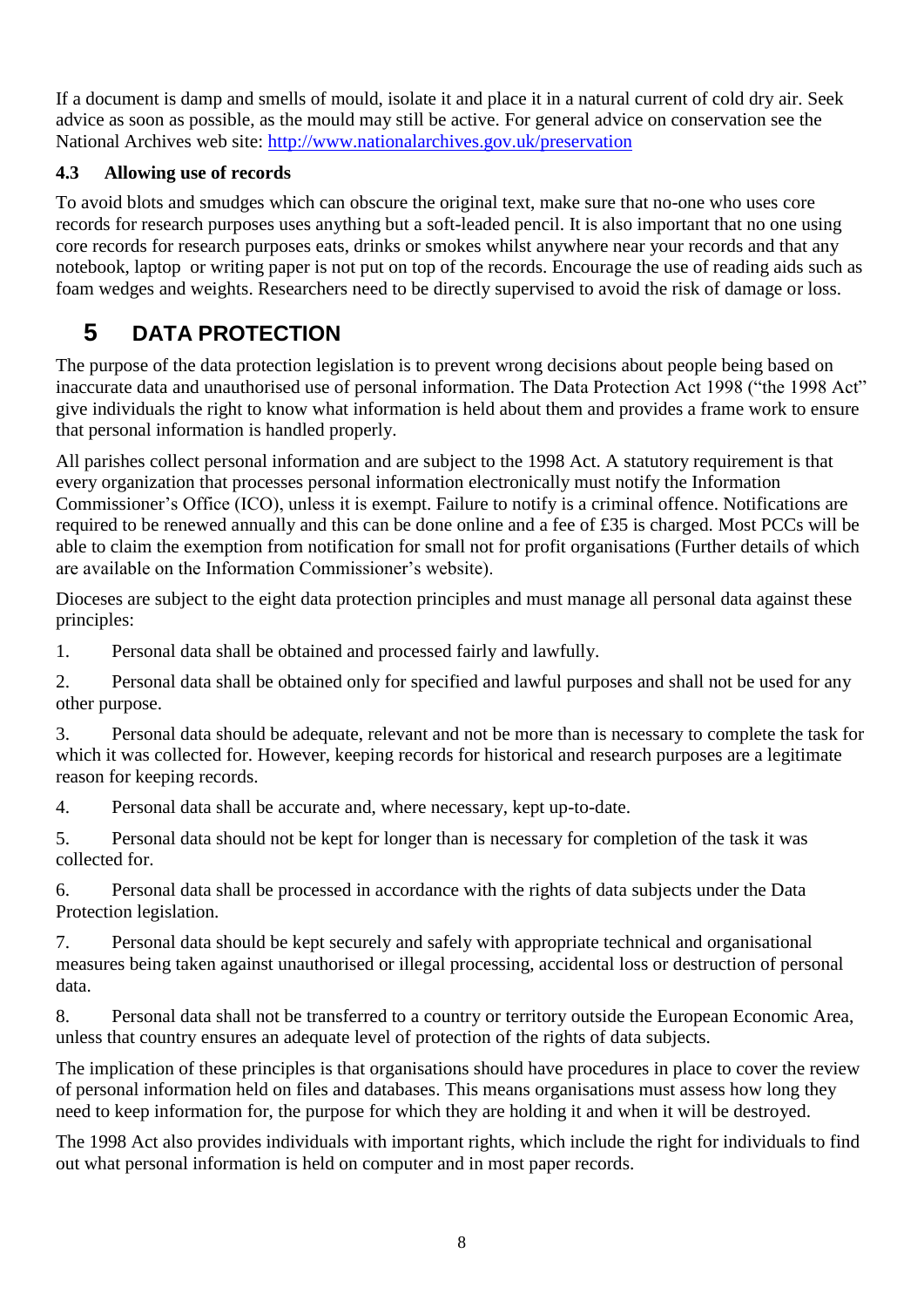Should an individual or organisation feel they're being denied access to personal information to which they are entitled, or feel their information has not been handled according to the eight principles, they can contact the Information Commissioner's Office for help. Complaints are usually dealt with informally, but if this isn't possible, enforcement action can be taken.

<span id="page-8-0"></span>Further information can be found on the Information Commissioners web site: [http://www.ico.gov.uk](http://www.ico.gov.uk/)

## **6 COPYRIGHT**

Copyright protects the physical expression of ideas, in general, it protects, it protects the maker of a work from appropriation of their labours by another. As soon as an idea is given physical form, e.g. a piece of writing, a photograph, music, a film, a web page, it is protected by copyright. There is no need for registration or to claim copyright in some way, protection is automatic at the point of creation. Both published and unpublished works are protected by copyright for a specified period, typically 70 years from the date of publication or death of the author.

Copyright is normally owned by the creator(s) of the work, e.g. an author, composer, artist, photographer etc. If the work is created in the course of a person's employment, then the copyright holder is usually the employer.

Copyright is a property right and can be sold or transferred to others. Authors of articles in academic journals, for example, frequently transfer the copyright in those articles to the journal's publisher. It is important not to confuse ownership of a work with ownership of the copyright in it: a person may have acquired an original copyright work, e.g. a painting, letter or photograph, but unless the copyright in it has expressly also been transferred, it will remain with the creator.

Copyright is regulated by law, the principal statute in the UK being the Copyright Designs and Patents Act 1988 (CDPA). (amended on a number of occasions since coming into force on 1 August 1989). In addition the law relating to copyright has been affected by various statutory instruments. Including the Copyright and Related Rights Regulations 2003 which incorporated into UK law the changes required by the EU Copyright Directive.

Copyright law grants to copyright holders certain exclusive rights in relation to their works. They have the right to: copy a work, issue copies to the public, perform show or play it, make adaptations or translations. They also have the right to prevent:

- others communicating a work to the public by electronic transmission, e.g. broadcasting it or putting it on a website.
- others making available to the public a recording of a performance by electronic transmission, e.g. putting it on a website.

The law provides certain ways in which copyright works may be used without the need to first obtain permission from the copyright holder(s) - these include, fair dealing, library privilege, copying for examinations and copying for instruction. Copyright licenses permit copyright works to be copied and used in various ways. Otherwise, written permission must first be obtained from a copyright holder before their work is used or copied. Infringing the rights of copyright holders may be a criminal offence and/or cause them to sue for damages.

As a result of certain international treaties and conventions, works produced in many other countries have the same copyright protection in the UK as those created here. For further information, see Intellectual Property Office website: [http://www.ipo.gov.uk](http://www.ipo.gov.uk/) 

## <span id="page-8-1"></span>**7 DECIDING WHAT THE PARISH NEEDS TO KEEP**

When the majority of older parish registers and records have been deposited in the Diocesan Record Office, most parishes will only be responsible for records of current administrative value. Although many of these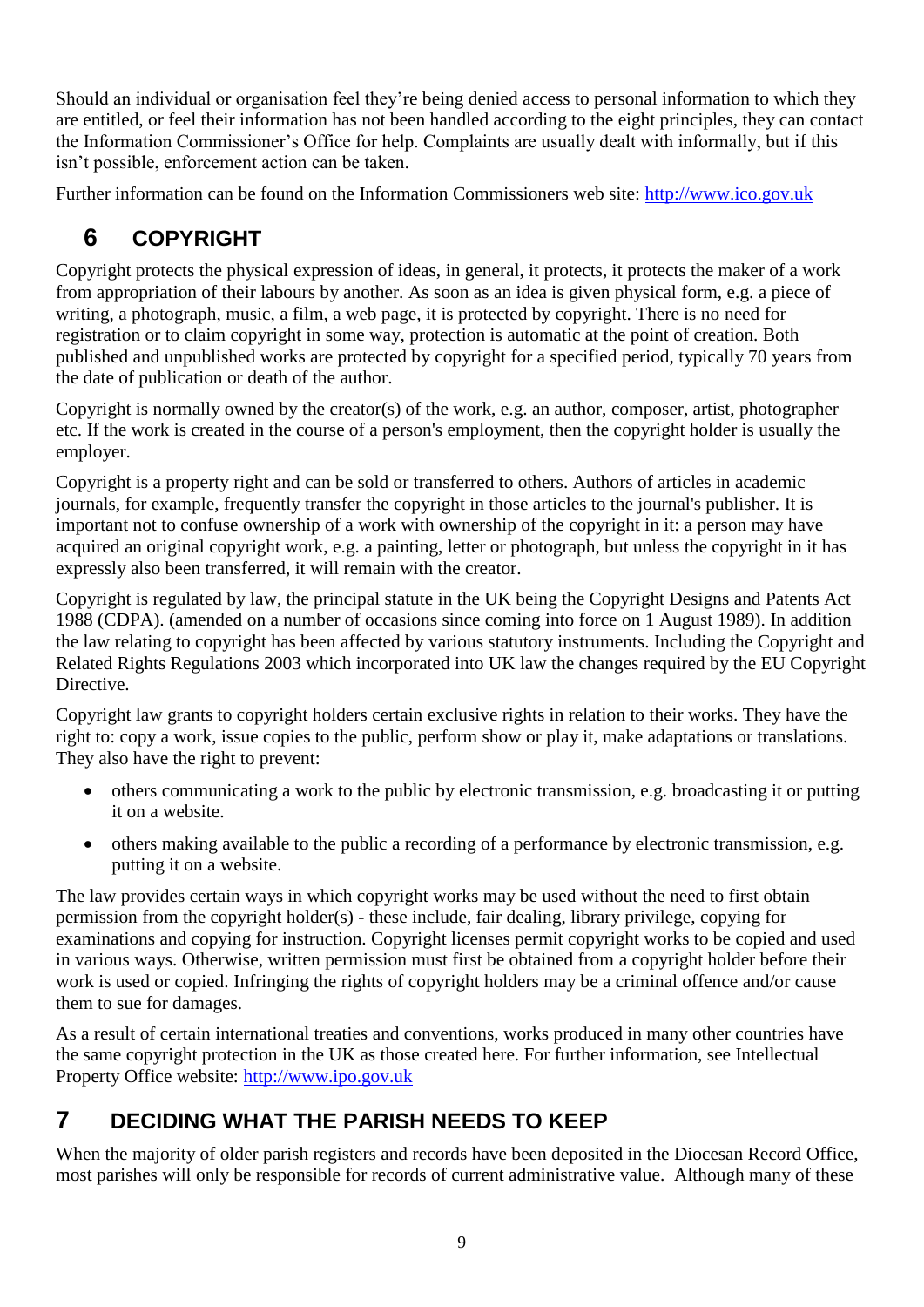will be of little or no historical value, it is important to be able to distinguish between these records and those which will be of historical value.

The purpose of this leaflet is to give parish officers the confidence to distinguish between the records which ought to be kept permanently and those which may safely be thrown away when they are no longer, required for administrative purposes. This advice applies equally whether the records are traditional paper records or have an electronic format.

For ease of reference records have been grouped into separate subject categories. The guidance about the retention or otherwise of records has been divided into three categories:

**The parish must keep:** This section contains the records which parishes are legally required to maintain whilst the records are in use and then to transfer to the Diocesan Record Office when the records have ceased to be of use in the parish.

**The parish may keep:** This section contains the records, which parishes may keep or may not; parishes are advised to consider keeping these records that may be of permanent interest, however the Diocesan Record Office may not be able to accept deposits of such records.

**The parish should dispose of:** This section relates to records, which may be safely disposed of at the end of their administrative life.

For ease of reference records have been grouped into separate subject categories.

#### <span id="page-9-0"></span>**7.1 Church Services**

The parish **must keep**:

- Registers of baptisms, marriages and burials Permanent (deposit at the Diocesan Record Office)
- Registers of banns, confirmations and services Permanent (deposit at the Diocesan Record Office))

#### The parish **may keep**:

- Registers of marriage blessings
- Registers of funerals/interments
- An archive copy of any service sheets for special services or any surveys of church attendance.
- Photographs of special services, church events, clergy and congregation

#### The parish **should dispose of**:

 Baptism certificate counterfoils, marriage certificate counterfoils, copies of burial and cremation certificates, copies of banns certificates and applications for banns, baptisms and marriage services

#### <span id="page-9-1"></span>**7.2 Church Buildings and Property**

Churchwardens are required by the Care of Churches and Ecclesiastical Jurisdiction Measure 1991 (which came into force on 1st March 1993) to compile and maintain (in the form recommended by the Council for the Care of Churches) a terrier and inventory and a logbook giving details of alterations, additions and repairs to, and other events affecting the church or the articles or land belonging to it, and with a note of the location of any other relevant documents.

The churchwardens must send a copy of the inventory to the person designated by the bishop as soon as practicable after it has been compiled, and it would be wise also to send a copy to the Diocesan Registrar if they are not the designated recipient. They must notify the designated recipient of any alterations at intervals laid down by the bishop.

The terrier and inventory and the logbook must be presented by the churchwardens to the parochial church council at the beginning of each year, together with a signed statement to the effect that the contents are accurate. Mention should be made of new items, losses or disposals.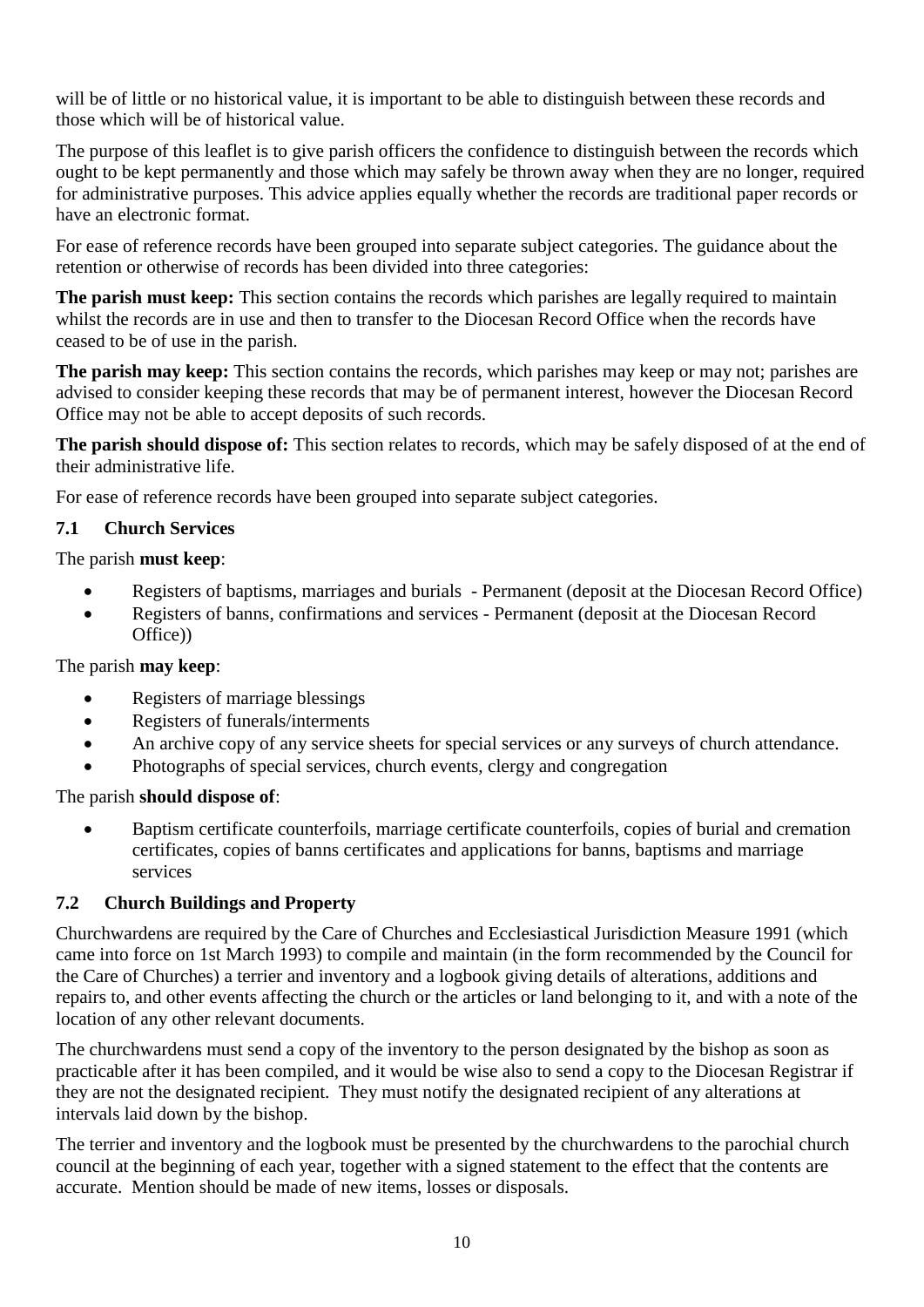#### The parish **must keep**:

- Former terriers, inventories and logbooks Permanent (deposit)
- Faculties, and accompanying papers, photographs, plans and drawings Permanent (deposit)
- Plans, correspondence, accounts and photographs relating to major repairs or alterations Permanent (deposit)
- Reports by Council for the Care of Churches, English Heritage and other conservation organisations - Permanent (deposit)

#### The parish **may keep**:

A logbook or scrapbook recording parish events<sup>3</sup>

#### <span id="page-10-0"></span>**7.3 General Parish Administration**

The core documents are the minutes of the parochial church council and its committees.

If these are still paper documents, but no longer written by hand in bound volumes, it is important that the signed copies of minutes are properly kept. It is recommended that PCC secretaries maintain minutes, produced by a word processor and kept in folders, by the standards outlined in the Company Secretaries Handbook<sup>4</sup>. Advice about this can be obtained from your Diocesan Record Office.

Pasting or sticking typed copies in bound volumes is not recommended because of the generally unsound archival quality of glues and adhesives as well as the risk of breaking the spine of the binding. Care must be taken, too, with ring binders because of the metal parts, which may rust. Loose minutes should either be properly bound into volumes or kept in an archival box, in which case the pages should be consecutively numbered. For legal reasons it is strongly recommended that pages of minutes are not kept loose but are filed in meeting order in files which comply with the standards outlined in the Company Secretaries Handbook.

#### The parish **must keep**:

 The signed copies of the PCC minutes and its committees and any accompanying papers and reports - Permanent (deposit)

#### The parish **may keep**:

- Letters and reports relating to major developments in the parish if they contain important information
- An archive copy of questionnaire returns
- Any statement as to the conditions, needs and traditions of the parish (a 'parish profile') produced by the parochial church council under the Patronage (Benefices) Measure 1986 on a vacancy in the benefice, as well as other documents held for or on behalf of the parochial church council or churchwardens in relation to the vacancy and the appointment of the new incumbent
- Maps of the parish specially prepared for church purposes
- Church electoral rolls and parish audits
- An archive copy of all printed items, such as booklets, produced by the parish
- An archive set, preferably bound, of all parish magazines
- An archive set of the weekly notice sheets if the parish does not produce a parish magazine or if the weekly notice sheets contain information of long-term interest
- All these documents should be dated.

The parish **should dispose of**:

1

<sup>&</sup>lt;sup>3</sup> These are very valuable records for ecclesiastical and social historians. It is strongly recommended that all parishes maintain some similar type of document, and the form of logbook published by the Council for the Care of Churches allows space for this. <sup>4</sup> The Company Secretary's Handbook A Guide To Statutory Duties and Responsibilities, 5th Edition, 2008 by Helen Ashton, publisher Kogan Page, ISBN 0749453214. See sections 5 – 6 which give guidance about good record keeping practice.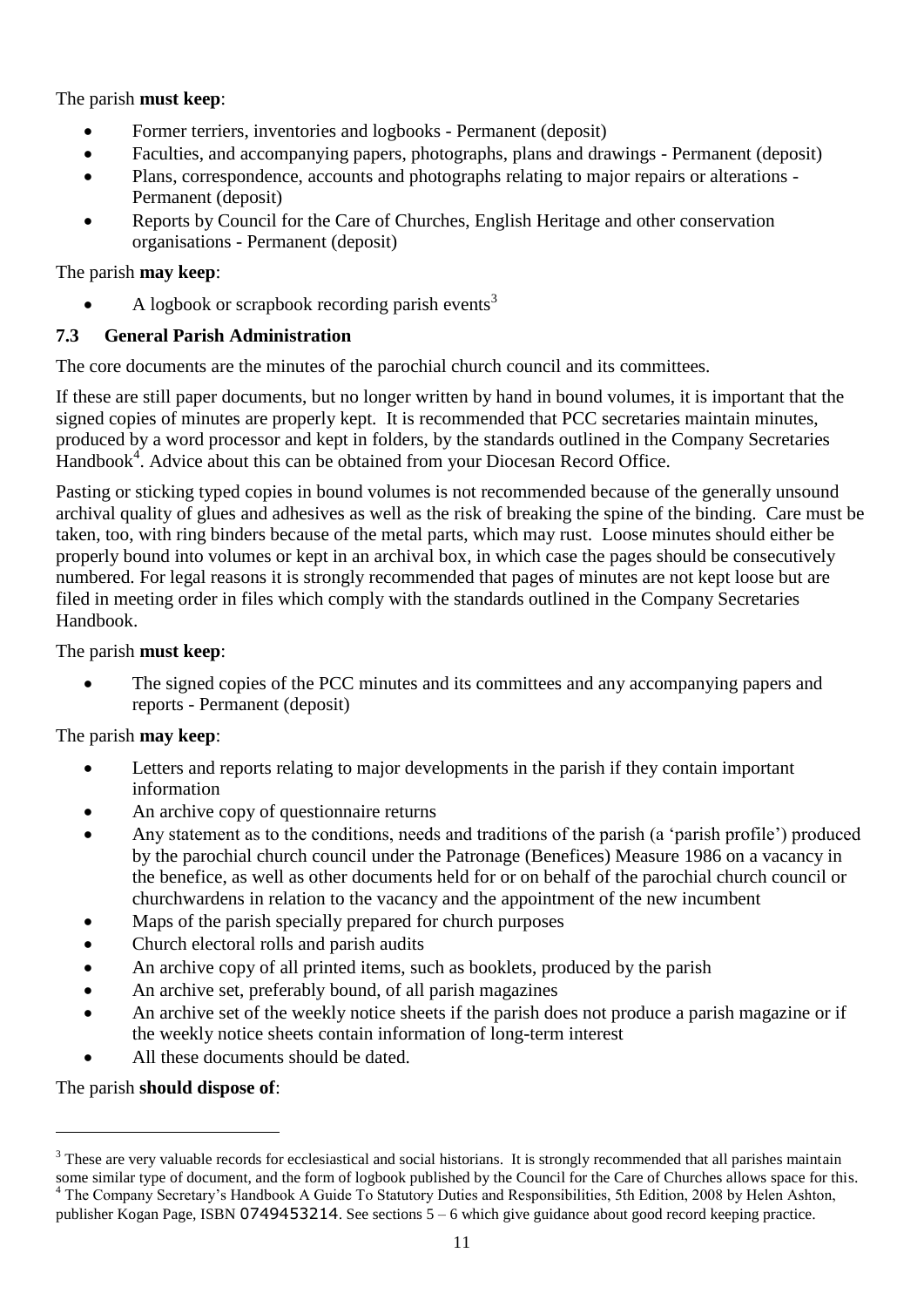Correspondence and other records relating to routine parish administration

#### <span id="page-11-0"></span>**7.4 Parish Finance**

Most parishes generate a considerable quantity of financial records, but not all of these need be kept permanently.

#### The parish **must keep**:

1

The annual accounts of all parochial church council funds – Permanent (deposit)<sup>5</sup>

The parish **should dispose of**:

- Other supporting documents, including cash books, bank statements, wages records, vouchers and routine correspondence (more than 7 years old)
- Planned giving and gift aid records (more than 7 years old)

However, where Gift Aid Declarations are open-ended in the form 'all my past and future donations', these need to be kept for as long as they are still valid, plus 6 years. Her Majesty's Revenues and Customs have the right to audit them whilst tax claims are still being made and for 6 years thereafter.

#### <span id="page-11-1"></span>**7.5 Pastoral Care, Safeguarding and Health and Safety**

Personnel files relating to the clergy kept by bishops and their staff fall outside the scope of this guide. For such guidance see "Confidential Files On Ministers - Guidance Notes for Bishops and Bishops Secretaries". The most recent edition was issued by Lambeth Palace in June 2008 and is published on the Lambeth Palace Library website:<http://www.lambethpalacelibrary.org/content/recordsmanagement>

In most parishes the clergy will keep records dealing with pastoral matters many of which are likely to be highly confidential. It is recommended that these are disposed of once the matter has been resolved in line with data protection recommendations. Where the subject of the information gives expressed informed permission, it can be very important to pass on the information to another incumbent or another church minister if they move. (This would usually be to their benefit in that subsequent care will be continued).

If these records are being retained for research purposes, such a purpose should be included in the Data Protection notification, if there is one and if deposited in the Diocesan Record Office a closure period of at least 85 years must be applied to the records from the date of the most recent document on the file.

Permission is not required, unless it can be safely obtained, if failing to pass the information on would mean there is a likely potential risk to a child or vulnerable adult, or such failure would prejudice the detection or prevention of a criminal offence.

The same rules should be applied to any confidential papers relating to the selection of any new incumbent for the parish. Your diocese will be the 'Registered Body' for processing applications to the Criminal Records Bureau (CRB) on behalf of the Parish. CRB certificates will normally be held at diocesan level by the Registered Body (for up to 6 months). The Parish Child Protection or Safeguarding Representative should keep all their documentation relating to recruitment or other child or vulnerable adult protection securely. Such records must be passed on to subsequent representatives and incumbents. It is strongly recommended a file is kept for each lay employee and volunteer and that this should be kept for a minimum of 50 years after their appointment ceases.

These files should be kept in a locked filing cabinet by the incumbent or in the parish office. It is essential to keep accurate records of any concerns, disclosures and allegations relating to children and vulnerable adults. Facts observed or disclosed should be accurately recorded, signed and dated. If records are being kept without the knowledge of the subject, it should be clearly recorded why this is so, for instance if there is a pattern of behaviour which needs to be monitored or third party information, such as a letter of complaint or

<sup>&</sup>lt;sup>5</sup> The Archbishops' Council's Finance Department has produced a parish account book entitled Parochial Church Accounts, in a loose-leaf format which provides for the inclusion of audited accounts.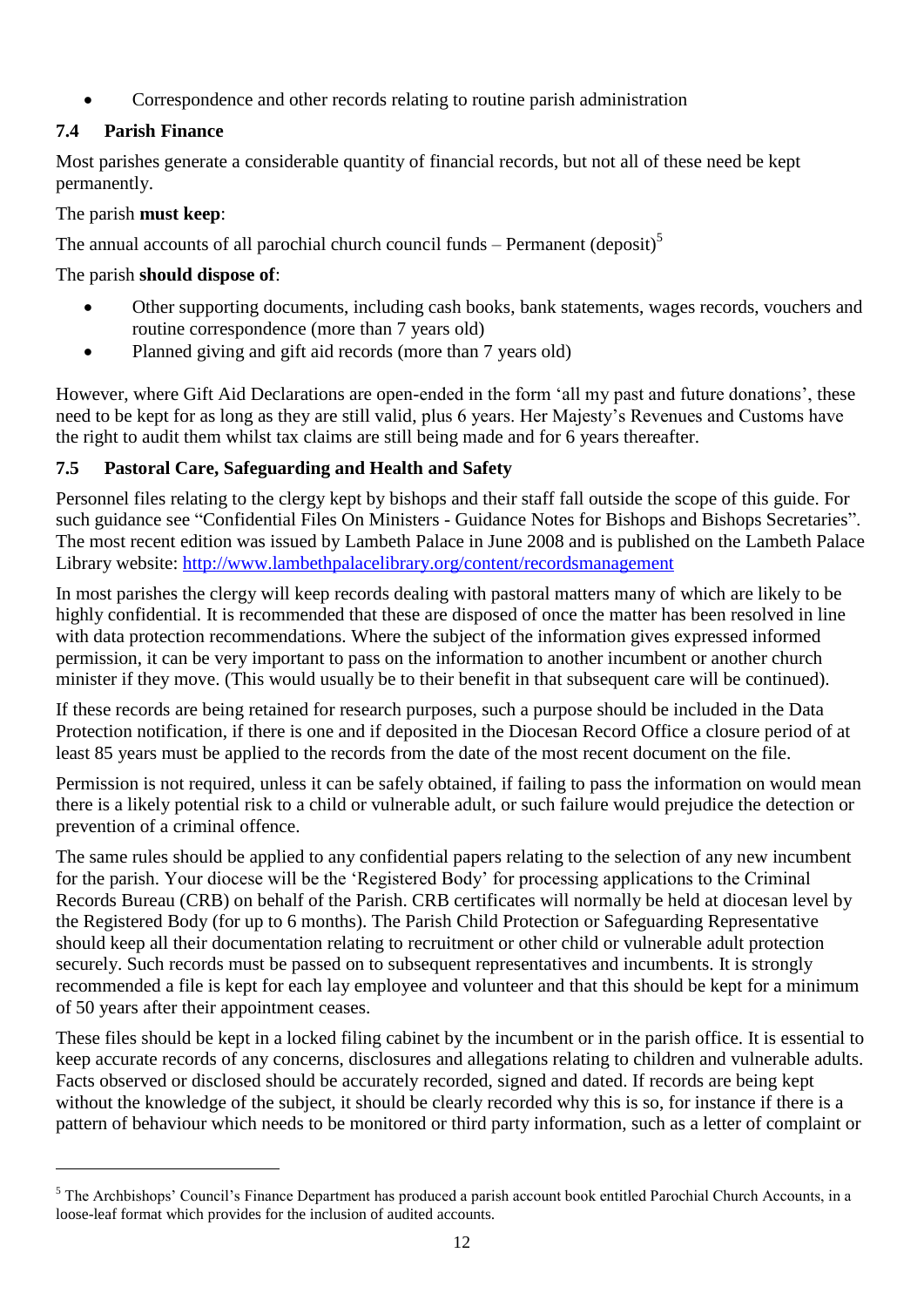police information. Actions taken and decisions made should be noted. Who is party to the information, for example, the subject of the report, the child's parent etc, 'a need to know' monitoring group for a sex offender, should be recorded. $<sup>6</sup>$ </sup>

#### The parish **must keep securely**:

.

- A file for each lay member of staff and volunteer
- Parish agreement with the diocese on obtaining CRB Disclosures
- Letters and other correspondence pertaining to disclosures from the diocese should be kept for as long as those volunteers and employees are in the particular role for which Disclosure was obtained. CRB certificates must never be duplicated and must be destroyed within 6 months of a recruitment decision being made.
- A dated register of those who have been CRB cleared, for administrative purposes (such as ensuring renewals, or to provide a quick reference). However, any copies of actual CRB disclosures should be kept for no longer than 6 months.
- Any communication from third parties, e.g. complainants on any matter, the police or Social Services and a factual record of the actions taken.

#### <span id="page-12-0"></span>**7.6 Legal Documents**

#### The parish **must keep**:

- Title Deeds
- Local Ecumenical Partnership Agreements
- Pastoral Schemes
- Orders in Council for the closure of a churchyard
- Charity Schemes

#### <span id="page-12-1"></span>**7.7 Other Parish Records**

In most cases the parish records fall clearly into a category in which they either have to be retained or may be destroyed after they cease to be current. However, there are is a small number of records where historical value is limited but the bulk is considerable. In such cases it is permissible to retain a representative sample of records to be determined by the parish in consultation with the Diocesan Record Office.

#### The parish **may keep**:

- Public notices
- Rota duty lists
- Routine correspondence

Some of these are records which have been outlined for destruction in the advice given above. If it is decided to sample these records then the basis for the sample must be determined at the outset and rigidly adhered to. A good basis for sampling is to keep all records in the sample categories for a fixed period, eg one month in every year, or one year in every ten. Where doubt exists your Diocesan Record Office will be able to advise. It may be appropriate to transfer the whole series to the Diocesan Record Office in order to allow the archivist to take an appropriate sample.

#### <span id="page-12-2"></span>**7.8 Parish Organisations**

1

Where separate organisations in the parish maintain their own records they should manage their records against the guidelines outlined in 7.1-7.4 above.

<sup>&</sup>lt;sup>6</sup> Where 'personnel' files are kept on volunteers or employees they will be in principle entitled to see personal data on their file (subject to making a written request and paying a fee of up to £10) but there are various statutory exceptions and also particular rules relating to third party communications. If you have concerns about whether information should be disclosed in a particular case, advice should be sought from the diocesan Registrar.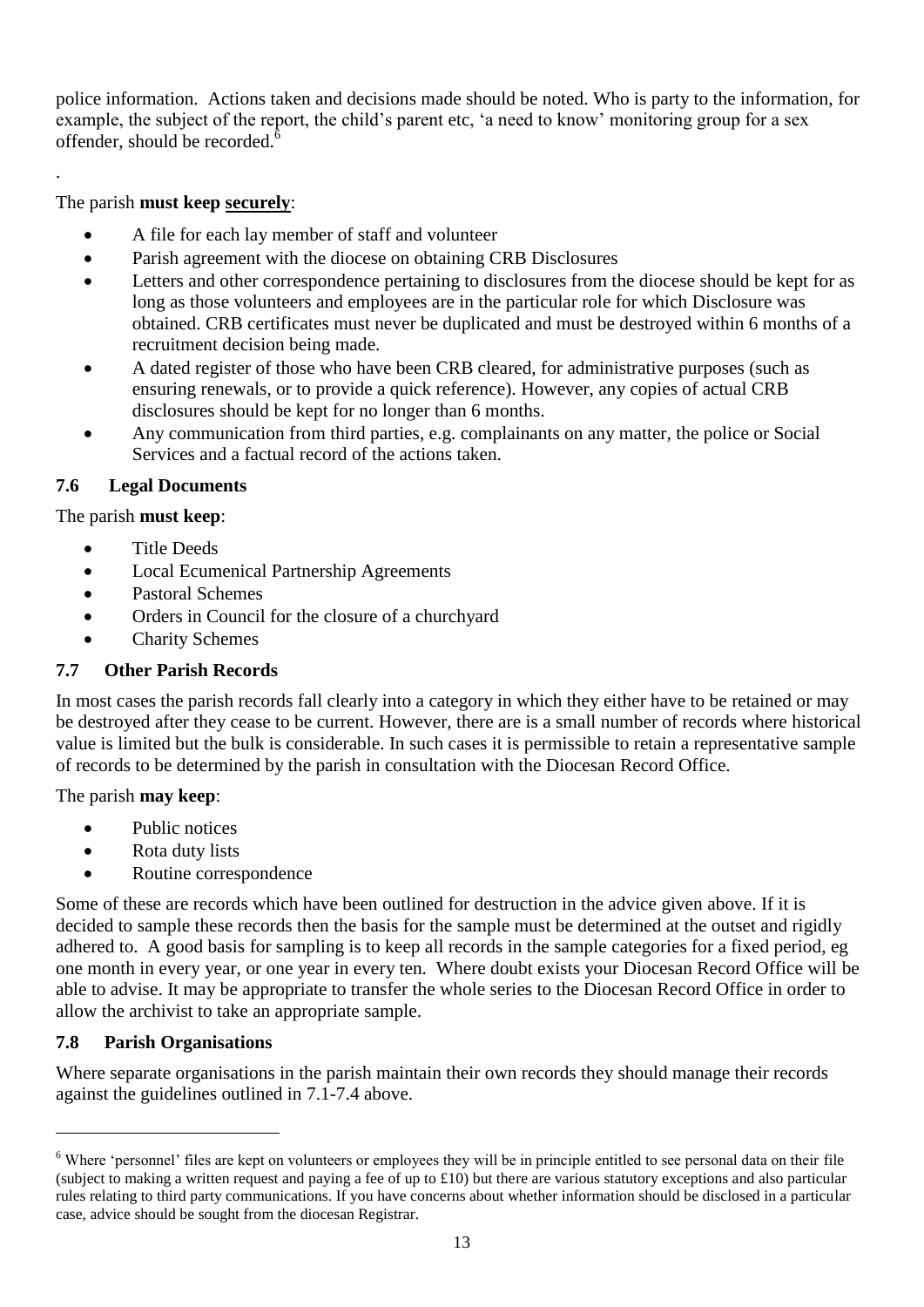#### <span id="page-13-0"></span>**7.9 Publications**

The service books used by a parish form part of its liturgical history and consideration should be given to keeping a representative sample in the parish. Publications produced by the parish such as parish magazines and church guides for visitors and parish histories should be kept and copies offered to the Diocesan Record Office and to the appropriate local reference library.

- A copy of all printed service books, communion booklets, Bibles etc. as they are replaced by new versions
- Finely bound altar and desk editions of the Book of Common Prayer and of the Bible<sup>7</sup>
- One copy of hymn and prayer books and psalters, service sheets and communion booklets (these are of value for the study of liturgy in the parish)
- A copy of each edition of the church guide
- One copy of a parish history

## <span id="page-13-1"></span>**8 RETENTION GUIDELINES**

This section sets out the retention advice given in Sections  $7.1 - 7.9$  in the form of a table and follows the same order of record groups.

The following retention guidelines give suggested minimum periods for keeping each type of parish record less than 100 years old. If you are in any doubt please seek advice from your Diocesan Record Office, which is usually your local Archives and Local History Service.

#### **Key:**

#### **Deposit at the at the Diocesan Record Office/Registry:**

Important material which needs to be kept permanently. It is acceptable to deposit originals with the Diocesan Record Office or Diocesan Registry.

#### **Destroy:**

1

Ephemeral material which can be discarded once its purpose has been served. Do not destroy if there is any possibility that the document may be required as evidence.

#### **Review/Sample:**

Material where a proportion needs to be kept, either by reviewing its value after an agreed period, or by taking a sample. Where it is appropriate transfer the whole record series to the Local Record Office to allow the archivists there to take an appropriate sample.

#### 8.1 Church Services

| <b>Basic record description</b>                       | Keep in parish             | <b>Final Action</b> |
|-------------------------------------------------------|----------------------------|---------------------|
| Baptism, marriage, burial, and confirmation registers | Arrange phased transfer to | Permanent           |
|                                                       | the Archives and Local     | (deposit)           |
|                                                       | <b>History Service</b>     |                     |
| Banns registers                                       | Arrange phased transfer to | Permanent           |
|                                                       | the Archives and Local     | (deposit)           |
|                                                       | <b>History Service</b>     |                     |
| Service Registers                                     | Arrange phased transfer to | Permanent           |
|                                                       | the Archives and Local     | (deposit)           |

 $<sup>7</sup>$  Since the coming of Common Worship and more versions of the scriptures, some are no longer in regular use. They are,</sup> however, of value and should be kept safely in the vestry. Some dioceses have a repository for them.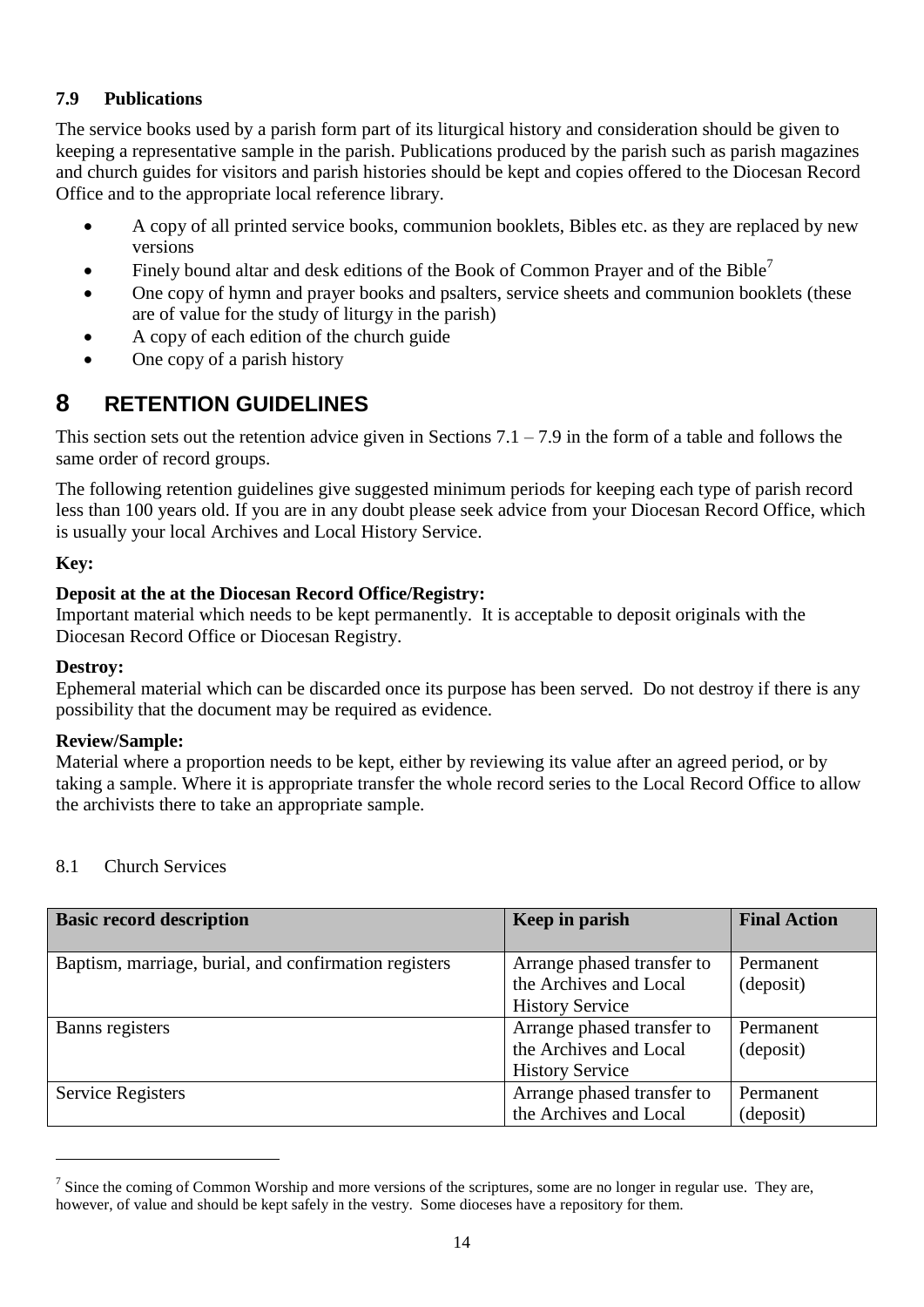| <b>Basic record description</b>                                                                                                                                   | Keep in parish                                                                 | <b>Final Action</b>    |
|-------------------------------------------------------------------------------------------------------------------------------------------------------------------|--------------------------------------------------------------------------------|------------------------|
|                                                                                                                                                                   | <b>History Service</b>                                                         |                        |
| <b>Orders of Service</b>                                                                                                                                          | Arrange phased transfer to<br>the Archives and Local<br><b>History Service</b> | Permanent<br>(deposit) |
| Baptism certificate counterfoils; marriage certificate<br>counterfoils; copy burial and cremation certificates;<br>applications for baptisms, banns and marriages | Last entry $+2$ years                                                          | Destroy                |
| Intercession lists                                                                                                                                                | Last entry $+5$ years                                                          | Review/Sample          |

## **8.2 Church Buildings and Property [see also Legal Documents]**

| <b>Basic record description</b>                                                                                                                           | Keep in parish          | <b>Final Action</b>            |
|-----------------------------------------------------------------------------------------------------------------------------------------------------------|-------------------------|--------------------------------|
| <b>Church, furnishing and contents</b>                                                                                                                    |                         |                                |
| Faculties, citations and accompanying records                                                                                                             | Last action $+5$ years  | Permanent<br>(deposit)         |
| Terrier and inventory, logbook                                                                                                                            | Last action $+1$ year   | Permanent<br>(deposit)         |
| Architects' Quinquennial reports                                                                                                                          | Last action $+5$ years  | Permanent<br>(deposit)         |
| Minutes, accounts, specifications, tenders, contracts,<br>plans, photographs, drawings and other papers relating to<br>major works to the church          | Last action $+5$ years  | Permanent<br>(deposit)         |
| Contracts, tenders and specifications for minor works                                                                                                     | Last action $+ 6$ years | Destroy                        |
| Organ specifications, contracts, papers                                                                                                                   | Last action $+5$ years  | Permanent<br>(deposit)         |
| <b>Parsonage House</b>                                                                                                                                    |                         |                                |
| Plans, photographs, drawings                                                                                                                              | Last action $+5$ years  | Review for<br>possible deposit |
| Minutes, accounts, specifications, tenders, contracts,<br>plans, photographs, drawings and other papers relating to<br>major works to the parsonage house | Last action $+5$ years  | Review for<br>possible deposit |
| Contracts, tenders and specifications for minor works                                                                                                     | Last action $+6$ years  | Destroy                        |
| Quinquennial reports                                                                                                                                      | Last action $+5$ years  | Review for<br>possible deposit |
| <b>Churchyard</b>                                                                                                                                         |                         |                                |
| Plans, registers of graves, faculties, citations and<br>accompanying records                                                                              | Last action $+5$ years  | Permanent<br>(deposit)         |
| Agreements concerning maintenance of churchyard,<br>graves and memorials                                                                                  | Last action $+5$ years  | Permanent<br>(deposit)         |
| Minutes, accounts, specifications, tenders, contracts,<br>plans, photographs, drawings and other papers relating to<br>major works to the churchyard      | Last action $+5$ years  | Permanent<br>(deposit)         |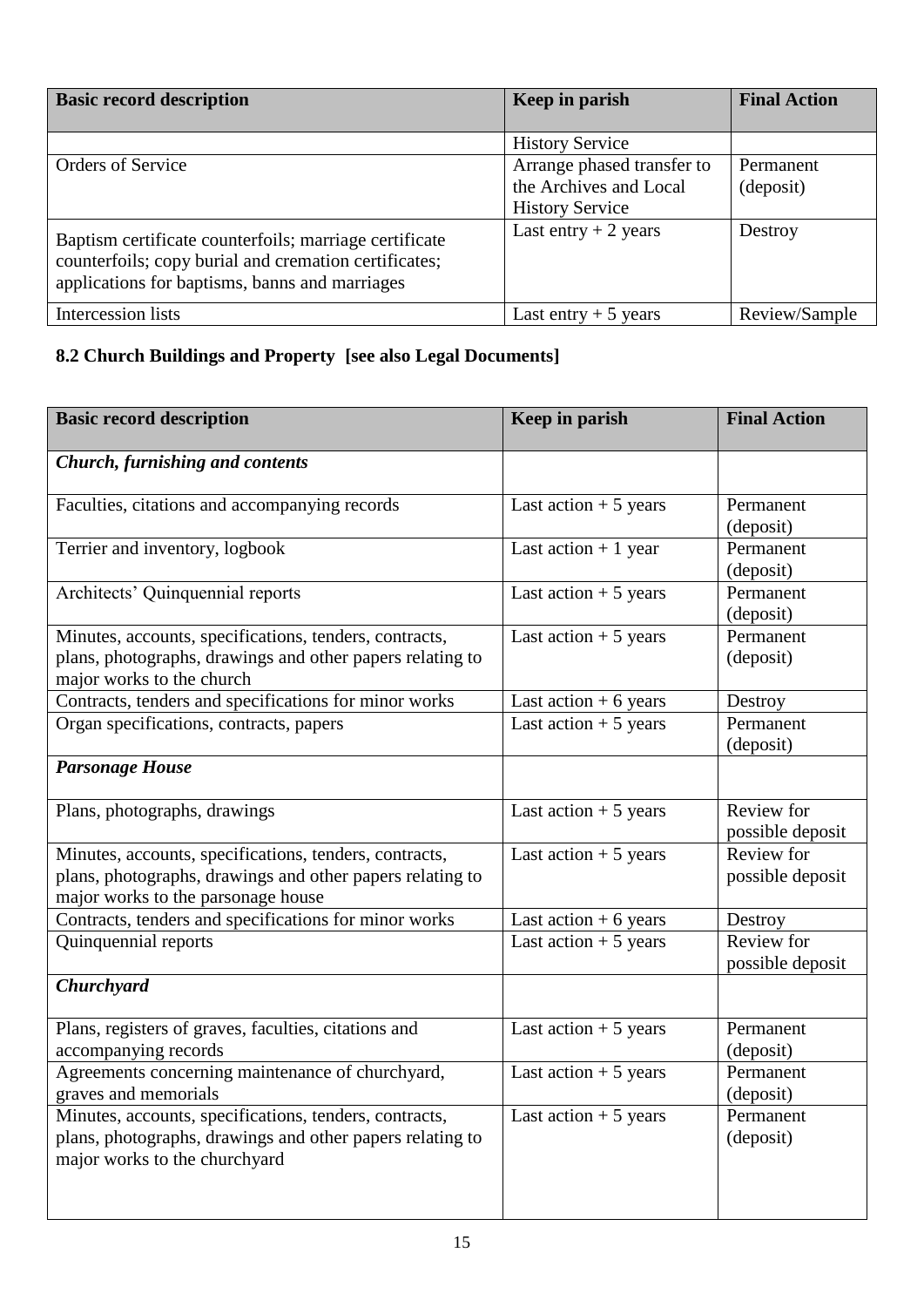| <b>Basic record description</b>                                                                                                                       | Keep in parish           | <b>Final Action</b>    |
|-------------------------------------------------------------------------------------------------------------------------------------------------------|--------------------------|------------------------|
| Contracts, tenders and specifications for minor works                                                                                                 | Last action $+6$ years   | Destroy                |
| <b>Church Hall</b>                                                                                                                                    |                          |                        |
| Plans, architects' reports                                                                                                                            | Last action $+5$ years   | Permanent<br>(deposit) |
| Music, dancing and P.R.S. licences                                                                                                                    | Last action $+5$ years   | Review/Sample          |
| Agreements for use of hall                                                                                                                            | Current year $+ 6$ years | Review/Sample          |
| Minutes, accounts, specifications, tenders, contracts,<br>plans, photographs, drawings and other papers relating to<br>major works to the church hall | Last action $+5$ years   | Permanent<br>(deposit) |
| Contracts, tenders and specifications for minor works                                                                                                 | Last action $+6$ years   | Destroy                |

#### **8.3 General Parish Administration**

| <b>Basic record description</b>                                                                                                                                                                                 | Keep in parish                                    | <b>Final Action</b>            |
|-----------------------------------------------------------------------------------------------------------------------------------------------------------------------------------------------------------------|---------------------------------------------------|--------------------------------|
| <b>Incumbent and other ministers</b>                                                                                                                                                                            |                                                   |                                |
| Institutions, admissions, licences                                                                                                                                                                              | Current year $+ 6$ years                          | Review for<br>possible deposit |
| Correspondence concerning appointments                                                                                                                                                                          | Last action $+5$ years                            | Review/Sample                  |
| Union of Benefice papers, pastoral schemes and orders;<br>plurality orders; documents establishing team or group<br>councils; Joint PCCs or District Church Councils, and<br>relevant papers and correspondence | Last action $+5$ years                            | Permanent<br>(deposit)         |
| Ministers' papers relating to major parish developments or<br>parish audits                                                                                                                                     | Last action $+5$ years                            | Permanent<br>(deposit)         |
| Ministers' correspondence and other papers on routine<br>administration                                                                                                                                         | Current year $+3$ years                           | Destroy                        |
| Maps of parish boundaries, street lists                                                                                                                                                                         | Last action $+5$ years                            | Permanent<br>(deposit)         |
| Copies of replies to questionnaires or important circulars                                                                                                                                                      | Last action $+5$ years                            | Permanent<br>(deposit)         |
| <b>Parochial Church Councils, Team and Group Councils,</b><br>District Church Councils, etc; Churchwardens and other<br>parish officers                                                                         |                                                   |                                |
| Minutes of Council and Committees, Parochial Church<br>Meetings, and Meetings of Parishioners for Appointment<br>of Churchwardens                                                                               | Last action $+5$ years                            | Permanent<br>(deposit)         |
| <b>Electoral Rolls</b>                                                                                                                                                                                          | Last complete review $+6$<br>years                | Review/Sample                  |
| Parish profiles on vacancy in benefice                                                                                                                                                                          | Last $\overline{\text{action}} + 5 \text{ years}$ | Permanent<br>(deposit)         |
| Visitation papers                                                                                                                                                                                               | Last action $+5$ years                            | Permanent<br>(deposit)         |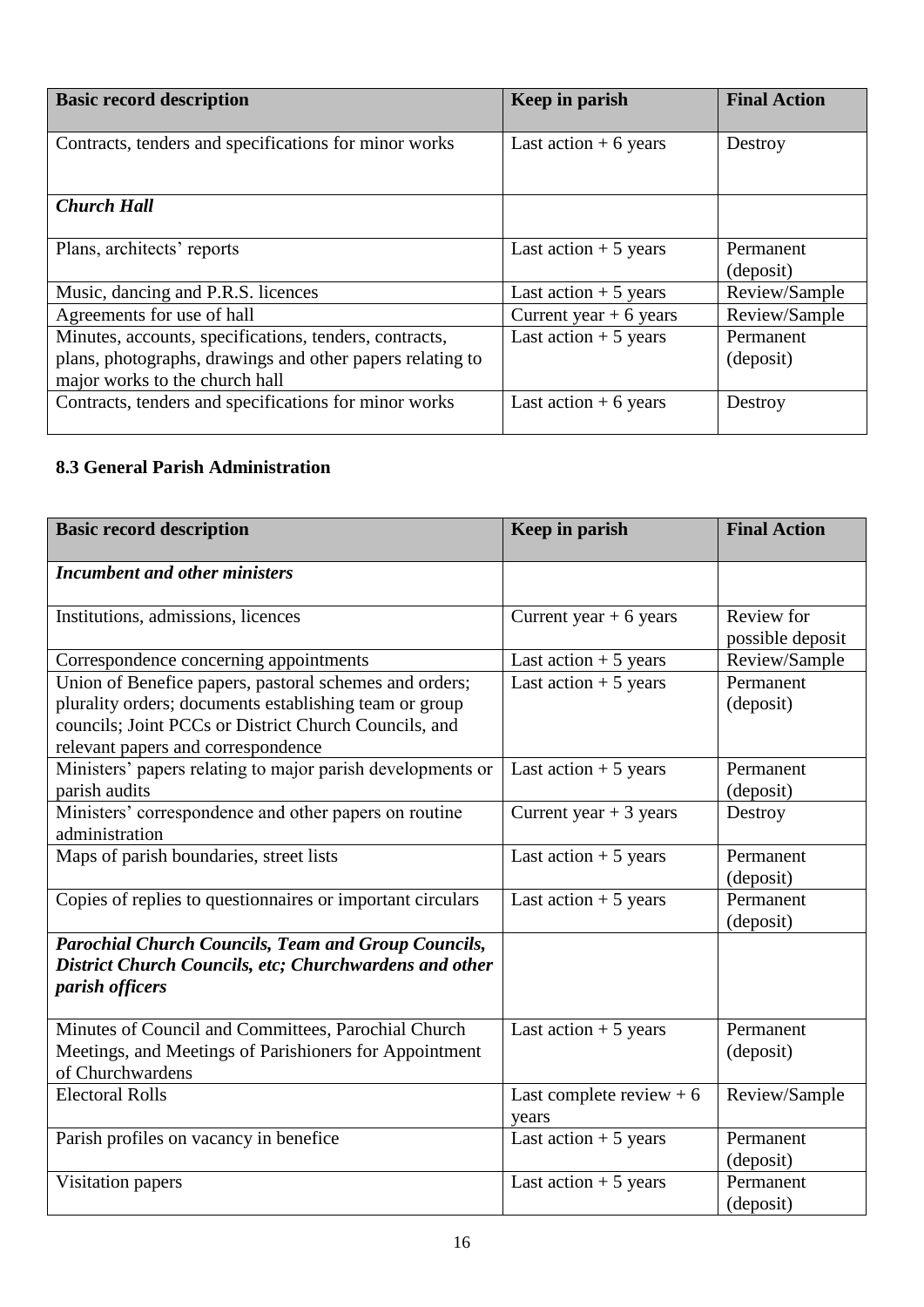| <b>Basic record description</b>                            | Keep in parish           | <b>Final Action</b> |
|------------------------------------------------------------|--------------------------|---------------------|
|                                                            |                          |                     |
| Copies of replies to Articles of Enquiry                   | Last action $+5$ years   | Permanent           |
|                                                            |                          | (deposit)           |
| Sequestration records                                      | Current year $+ 6$ years | Review/Sample       |
| Visitors' books                                            | Last entry $+3$ years    | Destroy             |
| Routine correspondence                                     | Current year $+3$ years  | Destroy             |
| Copies of circulars sent by other organisations, non-local | Current year $+1$ year   | Destroy             |
| material                                                   |                          |                     |
|                                                            |                          |                     |

#### **8.4 Parish Finance**

| Keep in parish           | <b>Final Action</b>                                                          |
|--------------------------|------------------------------------------------------------------------------|
|                          |                                                                              |
| Current year $+ 6$ years | Permanent (deposit)                                                          |
| Current year $+ 6$ years | Destroy                                                                      |
|                          |                                                                              |
| Current year $+ 6$ years | Destroy unless                                                               |
|                          | anonymised                                                                   |
| Keep as long as they     | Destroy                                                                      |
|                          |                                                                              |
|                          |                                                                              |
|                          | Destroy                                                                      |
|                          | Destroy                                                                      |
|                          |                                                                              |
| Current year $+ 6$ years | Review/Sample                                                                |
|                          | are valid $+6$ years<br>Current year $+40$ years<br>Current year $+ 6$ years |

#### **8.5 Pastoral Care, Safeguarding and Health and Safety**

| <b>Basic record description</b>                                                                                                                                                                                                            | Keep in parish                                       | <b>Final Action</b> |
|--------------------------------------------------------------------------------------------------------------------------------------------------------------------------------------------------------------------------------------------|------------------------------------------------------|---------------------|
| Accident reporting sheets or book $-$ if relating to adults                                                                                                                                                                                | Date of incident $+20$ years                         | Destroy             |
| Accident reporting sheets or book $-$ if relating to children                                                                                                                                                                              | The date when a child<br>became an adult $+20$ years | Destroy             |
| A clear Criminal Records Bureau (CRB) certificate or<br>disclosure letter of confirmation.                                                                                                                                                 | Within 6 months of the<br>recruitment decision       | Destroy             |
| Risk assessment recommendations and management plan<br>in the event of an unclear or blemished CRB disclosure.                                                                                                                             | 50 years after<br>appointment/employment<br>ceases   | Destroy             |
| Records of other safeguarding adult or child protection<br>incidents either within the parish or within a family/ by an<br>individual where the Parish was the reporting body or<br>involved in care or monitoring plans. That is, any sex | 50 years after the<br>conclusion of the matter.      | Destroy             |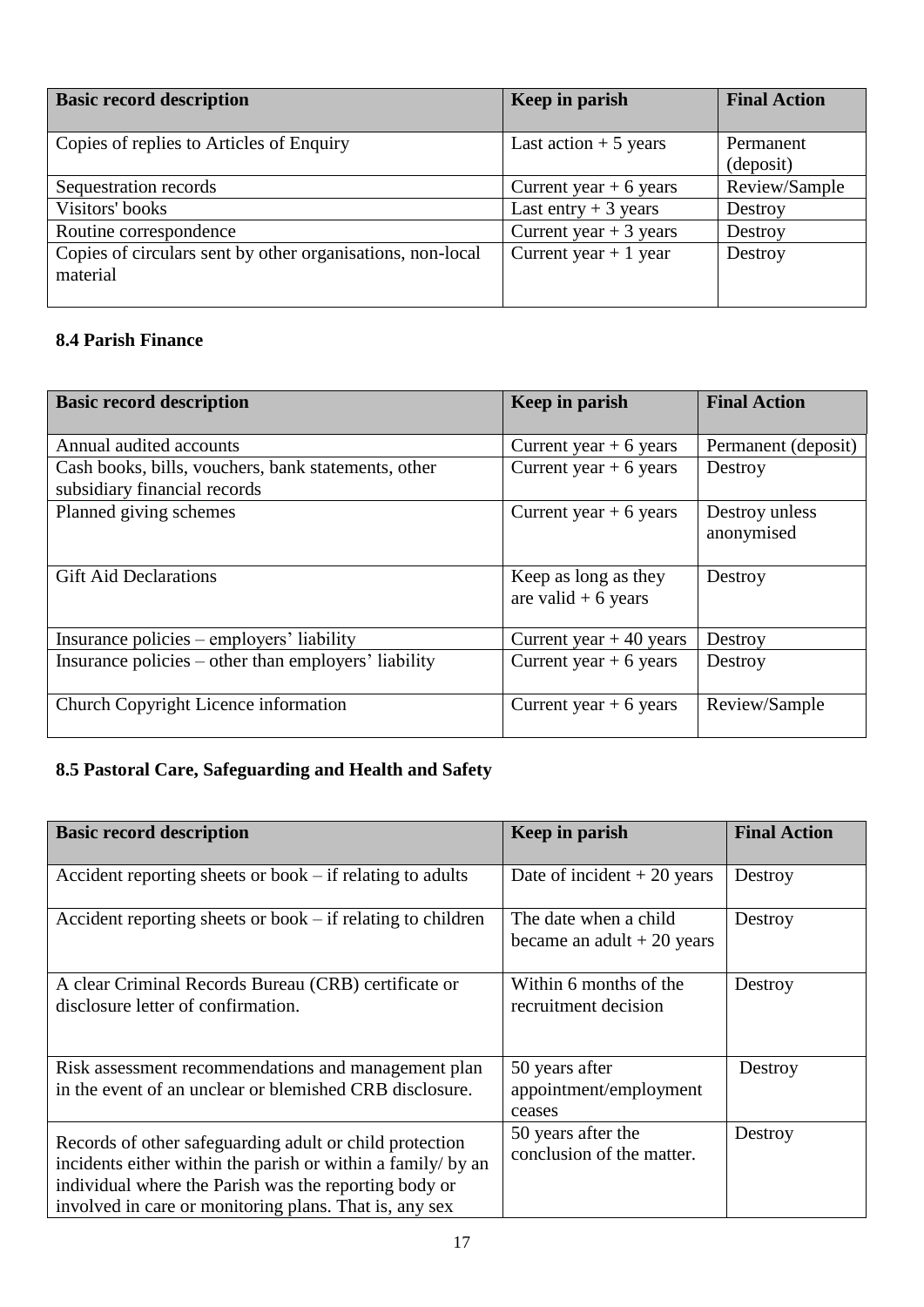| <b>Basic record description</b>                                                                                                                                                                                                 | Keep in parish                                  | <b>Final Action</b>    |
|---------------------------------------------------------------------------------------------------------------------------------------------------------------------------------------------------------------------------------|-------------------------------------------------|------------------------|
| offender risk assessments and monitoring agreements.                                                                                                                                                                            |                                                 |                        |
| Records of any children's activities, Sunday school/ junior<br>church/youth club registers and related general safety risk<br>assessments. Any communication from parents or other<br>parties in relation to the above.         | 50 years after the activity<br>ceases.          | Destroy                |
| Personnel records relating to lay employees not working<br>with children and vulnerable adults: including annual<br>performance assessments, disciplinary matters, job<br>descriptions, training and termination documentation. | 6 years after employment<br>ceases              | Destroy                |
| Personnel records with contact with children and<br>vulnerable adults including all documentation concerning<br>any allegations and investigation regardless of the<br>findings.                                                | 50 years after the<br>conclusion of the matter. | Destroy                |
| Parish agreement with the diocese on Obtaining CRB<br>Disclosures.                                                                                                                                                              | Last action $+5$ years                          | Permanent<br>(deposit) |

#### **8.6 Legal Documents**

| <b>Basic record description</b>                              | Keep in parish         | <b>Final Action</b> |
|--------------------------------------------------------------|------------------------|---------------------|
|                                                              |                        |                     |
| Deeds, Local Ecumenical Partnership agreements,              | For all documents in   | Permanent (deposit) |
| statutory documents etc; title deeds, other documents        | this category, consult |                     |
| relating to title, acquisition, disposal, or rights over a   | the Diocesan Registrar |                     |
| property; statutory notices, orders etc, including Orders in |                        |                     |
| Council for closure of churchyard; and relevant              |                        |                     |
| correspondence                                               |                        |                     |
| Charities: deeds, schemes, orders, minutes, accounts,        | Consult Trustees'      | Permanent (deposit) |
| distribution lists, benefactions                             | Solicitor              |                     |

#### **8.7 Other Parish Records**

| <b>Basic record description</b> | Keep in parish           | <b>Final Action</b> |
|---------------------------------|--------------------------|---------------------|
| <b>Public Notices</b>           | Current year $+5$ years  | Consider sampling   |
| Rota Duty Lists                 | Current year $+2$ year   | Destroy             |
| Routine Correspondence          | Current year $+ 6$ years | Destroy             |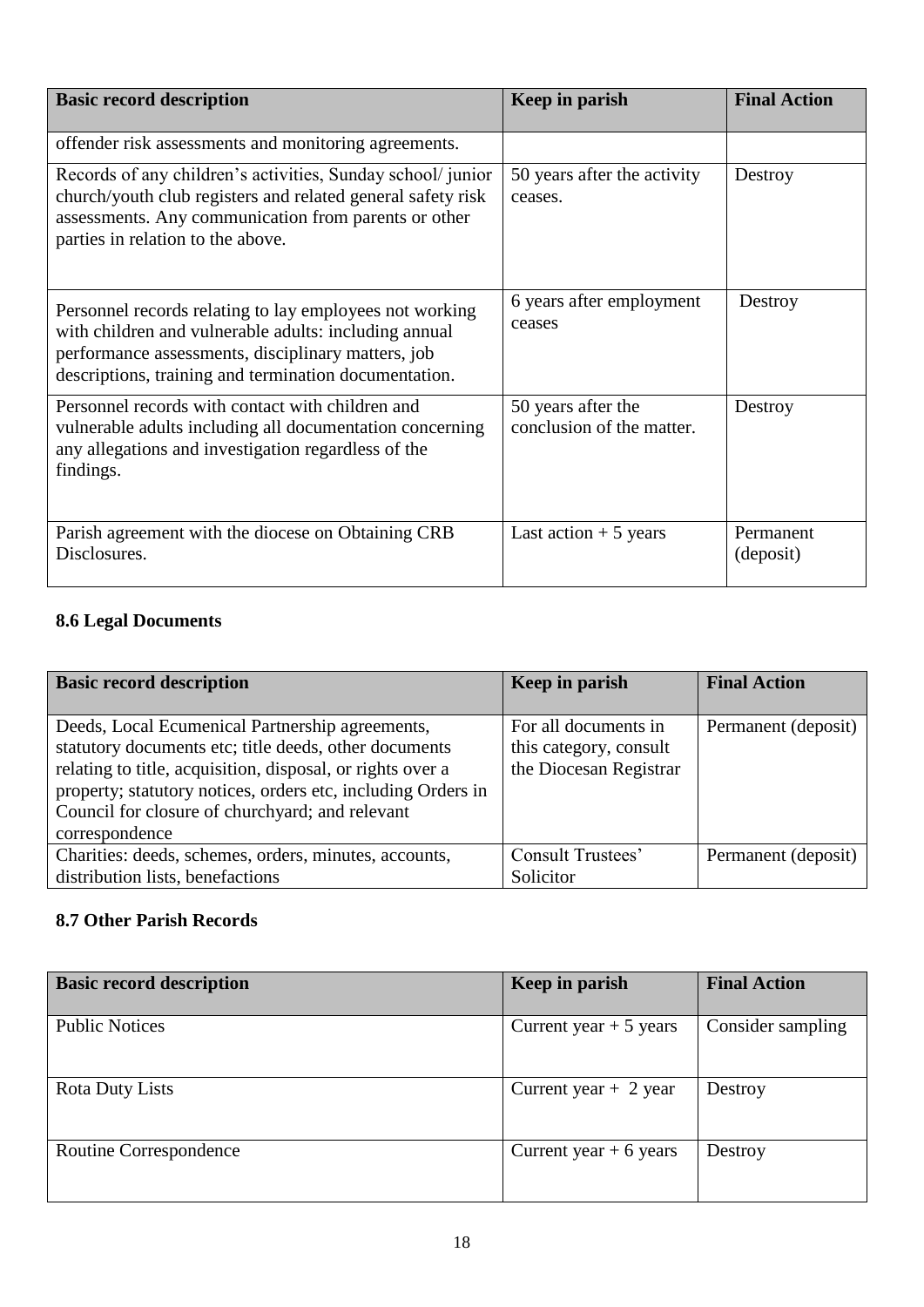#### **8.8 Parish Organisations**

| <b>Basic record description</b>                                              | Keep in parish           | <b>Final Action</b>            |
|------------------------------------------------------------------------------|--------------------------|--------------------------------|
| Parish organisations - M.U., Youth Clubs, choir, bell-<br><i>ringers etc</i> |                          |                                |
| Minutes, reports, accounts                                                   | Last action $+5$ years   | Permanent (deposit)            |
| Membership lists                                                             | Last action $+5$ years   | Destroy                        |
| Correspondence and contracts                                                 | Current year $+ 6$ years | Review/Sample                  |
| Choir register                                                               | Current year $+3$ years  | Review for possible<br>deposit |
| Music lists                                                                  | Current year $+3$ years  | Review/Sample                  |

#### **8.9 Publications**

| <b>Basic record description</b>                                                    | Keep in parish               | <b>Final Action</b>                                   |
|------------------------------------------------------------------------------------|------------------------------|-------------------------------------------------------|
| Bibles, Communion Books, Hymn Books, Prayer Books,<br>Psalters and Service Books.  | Replace with new<br>versions | Consider keeping<br>one sample copy on<br>replacement |
| Altar and desk editions of the Bible, Common Book of<br>Prayer and Common Worship. | Replace with new<br>versions | Permanently retain<br>in the parish.                  |
| <b>Church Guides and Parish Histories</b>                                          | Replace with new<br>versions | Permanent (deposit                                    |
| Parish magazines                                                                   | Last action $+5$ years       | Permanent (deposit)                                   |
| Scrapbooks, newspaper cuttings, brochures, record of<br>gifts, photographs         | Last action $+5$ years       | Permanent (deposit)                                   |

#### <span id="page-18-0"></span>**9 Glossary of Administrative and Record Terms**

**Archive** – (1) To permanently retain records that are of value for legal, constitutional or historical purposes.

(2) A place for keeping records permanently.

**Benefice** – is the church office held by the clergy and by reason of its historical origins or the result of statutory provisions can be termed a rectory or vicarage.

**Data Protection** – The law protecting the privacy of individuals by regulating access to confidential information held on them by both private and public organisations. The current Legislation is the Data Protection Act 1998. See Section 5.

**Diocesan Record Office (DRO)** – A Record Office which is an agreed place of deposit for diocesan records and usually parish records as well. This will usually be the local authority archive service.

**Electronic Records** – Any recorded information created, received and maintained in electronic format by an organisation or individual in the course of its activities.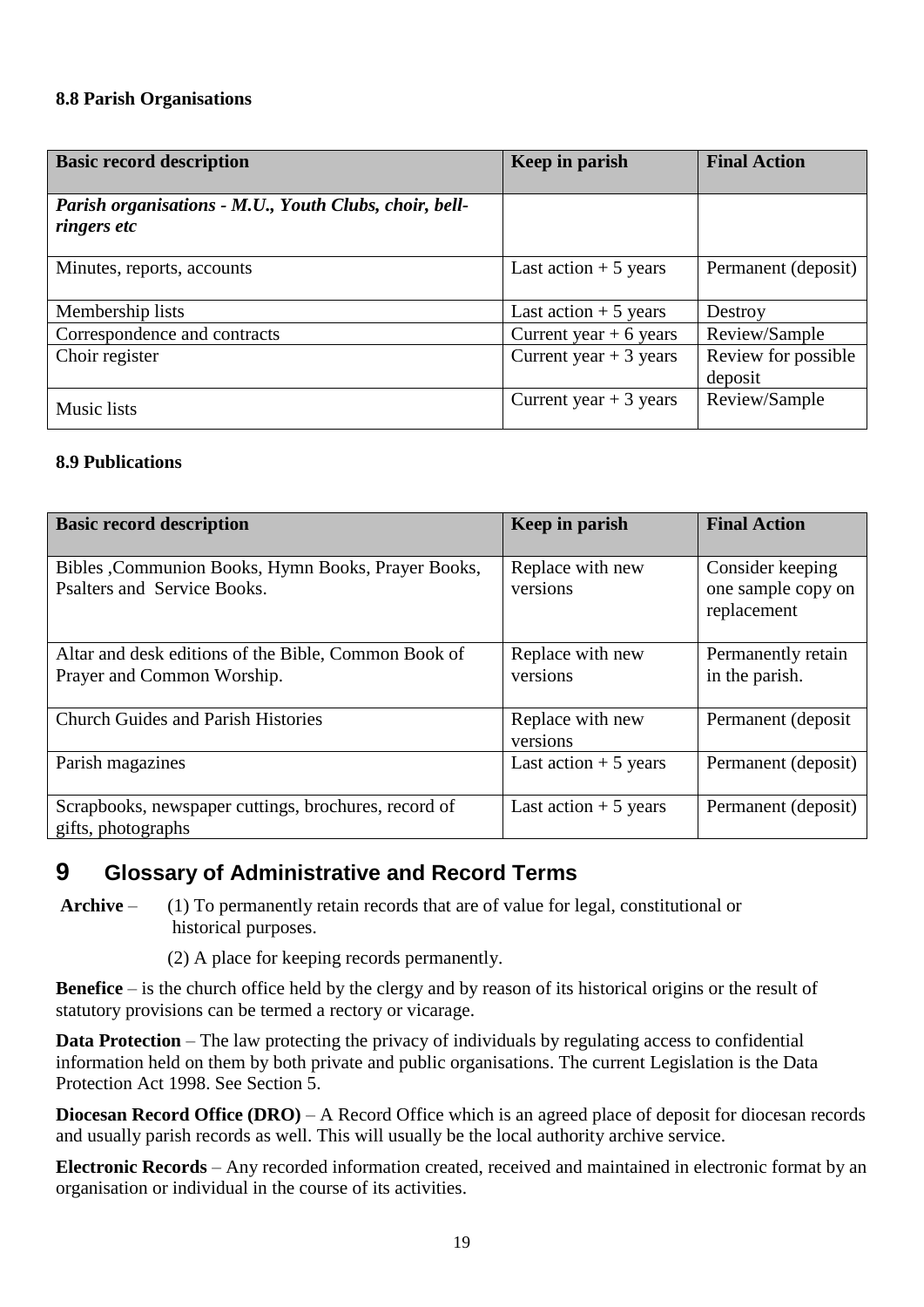**Electronic Records Management** - A digital environment for capturing electronic records and applying standard records management practices. Electronic Records Management supports the medium to long term information management needs of business.

**Faculties** – A document issued by the Bishop's Chancellor or Archdeacon, authorising additions or alterations to consecrated buildings and lands and their contents. A faculty is normally issued after consultation with the Diocesan Advisory Committee.

Finding Aids –Indexes, schedules, subject thesauruses and referencing systems which structure and identify information to enable its easy retrieval.

**FOI (Freedom of Information)** –The law regulating public access to official information held by public bodies as defined in the schedule of the Act. This law generally does not apply to the Church of England, except marriage registers dated after 1837, which technically belong to the Registrar General of Births, Deaths and Marriages.

**Functions** –The activities of the record creator and for which the records were created to support. It is important to establish the functions which records are created to support particularly as in most institutions organisational change is common and can lead to records and records creators being split.

**Incumbent** – The priest in charge of a parish whether as Rector, Vicar or Priest in Charge.

**Institution/Induction** – The first is admission of a new incumbent into the "spiritualities" or pastoral responsibilities of a benefice. Followed by the induction which is admission of a priest into the possession of the "temporalities" of a benefice including the church.

**Interregnum** – The period between the resignation of an incumbent and the admission of a successor.

**LEP** - Local Ecumenical Partnership (LEP) a formal agreement under Canon B44 between the bishop and the appropriate authority of the participating Christian denomination to operate a joint ministry in a parish or part of a parish.

**Parish** – Is the geographical area entrusted by a bishop to a priest who has the responsibility for the care of the souls within it.

**Parochial Church Council** – A body of lay persons, elected at the Annual Parish Meeting, who together with the incumbent, licensed clergy, the churchwardens, ex offico and co-opted members (if any), are responsible for the initiation, conduct and development of the Church's work within the parish, and outside, whereby the whole mission of the Church is promoted.

**Parochial Registers and Records Measure** – Is the legislation which regulates the care of parish registers and parochial archives. The 1978 Measure was amended by the Church of England (Miscellaneous Provisions) Measure, 1992. A Guide to the Parochial Registers and Records Measure 1978 (as amended at 1st January 1993) with practical suggestions for custodians and users is obtainable from Church House Publishing, Great Smith Street, London SW1P 3BN. ISBN 0 7151 3747 6.

**Records** – Recorded information (documents) regardless of form or medium created, received and maintained by an agency, institution, organisation or individual in pursuance of its legal obligations or the transaction of business.

**Quinquennial Inspection** – The survey of the church fabric undertaken every 5 years by an architect or surveyor approved by the Diocesan Advisory Committee. The report will make recommendations categorised in varying terms of urgency and cost.

**Records Management** - The procedures and practices employed to structure control and regulate records whatever their medium, electronic, paper or microform. The management of records ensures efficiency and economy in their use, storage and disposal and the selection of those of value for permanent preservation.

**Register** – Formal record of a transaction or right for example the Register of Patrons created by the Patronage (Benefices) Measure 1986.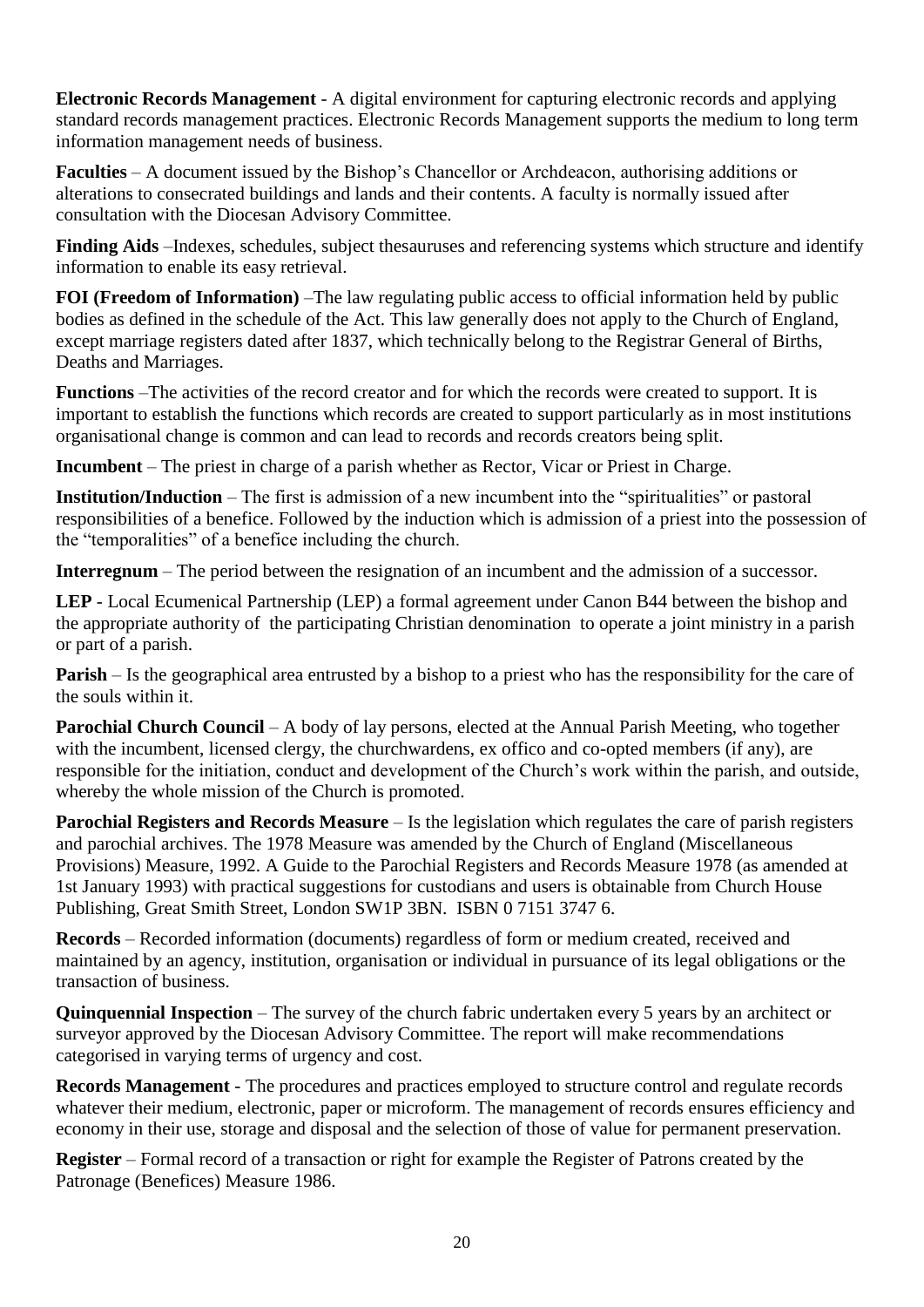**Retention Schedules/Instructions** – A retention schedule is an analytical list of record series, arranged either under the functions carried out by the creating organisation or under structural headings of a departmental organisation. The main purpose of the schedule is to record and implement the appraisal decisions which have been made, so that these decisions can be routinely put into effect. A secondary purpose may be to set out a list of the records series in a way which will illustrate the organisation's activity.

**Series** – A basic unit of the administrative control of records and an organised group of records that are reated to serve a common function derived from a particular administrative process. Series can be any size. Some are very large such as a series of PCC minutes or just a few files relating to Visitations.

**Sequestration** – The financial management of the parish during an interregnum including the staffing of Sunday and other services, collecting the fees which would have been payable to the incumbent or benefice and the care and maintenance of the parsonage house. The sequestration accounts are submitted to the diocese at the end of the interregnum.

**Terrier/Inventory** – The detailed list of land, goods and ornament belonging to the parish church.

**Visitation** – The periodic visit to inspect the temporal and spiritual affairs of the parish carried by the Bishop or the Archdeacon. Records created by a visitation for example include the Articles of Enquiry.

| <b>Church of England Record Centre</b>                            | 15 Galleywall Road<br>South Bermondsey<br>London SE16 3PB<br>Tel: +44 (0)2078981030<br>Fax: $+44$ (0)2078981043<br>email: archives@churchofengland.org<br>website: http://bit.ly/1oIdVEg                                                                                                                                         |
|-------------------------------------------------------------------|----------------------------------------------------------------------------------------------------------------------------------------------------------------------------------------------------------------------------------------------------------------------------------------------------------------------------------|
| <b>Church of England, link to</b><br>individual diocesan websites | http://www.churchofengland.org                                                                                                                                                                                                                                                                                                   |
| <b>Catholic Archives Society</b>                                  | <b>Honorary Secretary</b><br>Sarah Maspero<br>c/o 12 Justin Close<br>Fareham<br>Hampshire PO14 1SY<br>The Society has published a series of Archive Advice Leaflets<br>including retention concerning financial records and a glossary of<br>basic archival terms:<br>http://www.catholic-history.org.uk/catharch/advicepams.htm |
| <b>Information Commissioner</b>                                   | Information Commissioner's Head Office<br>Wycliffe House<br><b>Water Lane</b><br>Wilmslow<br>Cheshire SK9 5AF<br>Tel: 01625 545 745<br>Fax: 01625 524 510<br>DX 20819<br>email: mail@ico.gsi.gov.uk<br>website: http://www.ico.gov.uk                                                                                            |

## <span id="page-20-0"></span>**10 Contact details:**